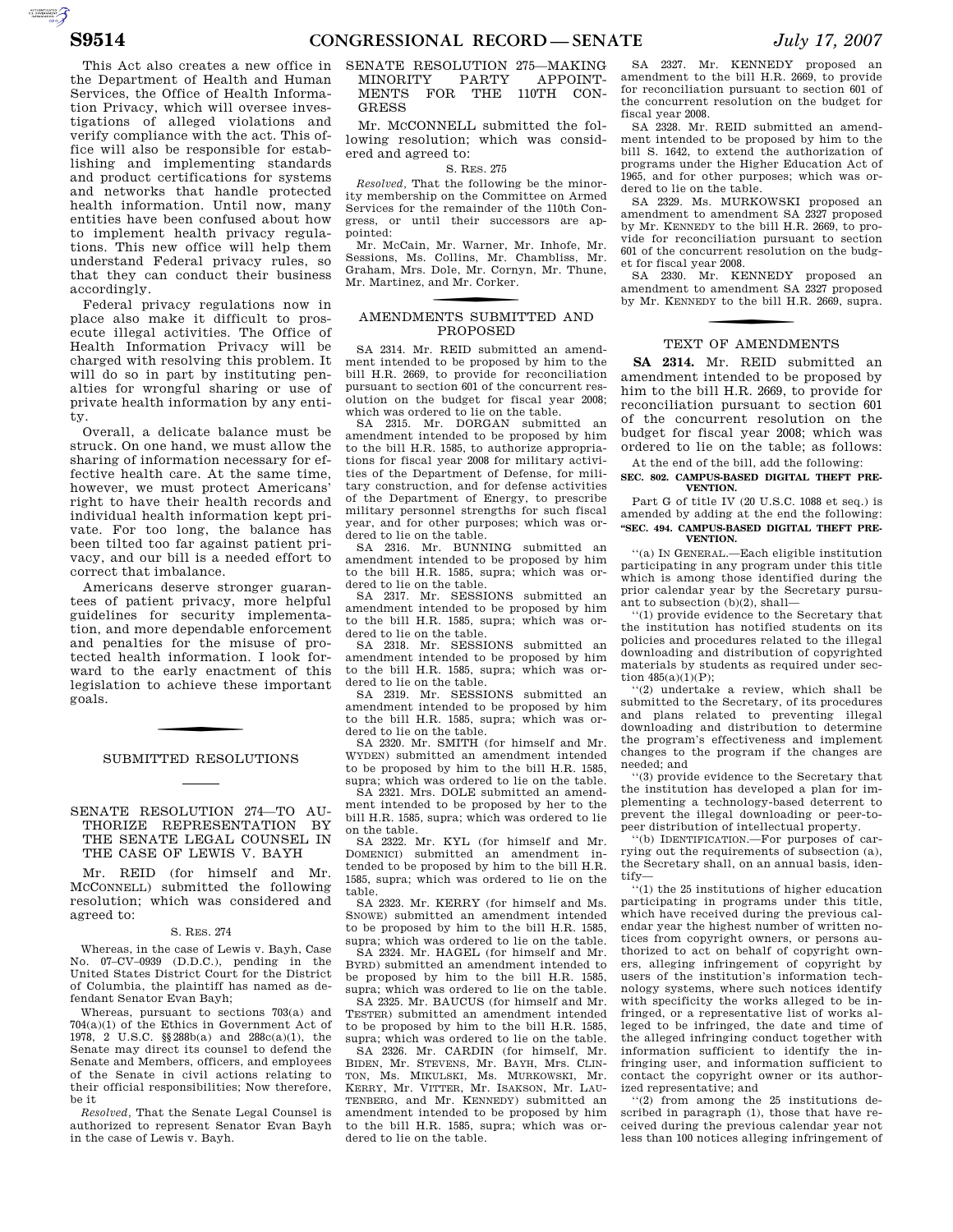copyright by users of the institution's information technology systems, as described in paragraph (1).''.

**SA 2315.** Mr. DORGAN submitted an amendment intended to be proposed by him to the bill H.R. 1585, to authorize appropriations for fiscal year 2008 for military activities of the Department of Defense, for military construction, and for defense activities of the Department of Energy, to prescribe military personnel strengths for such fiscal year, and for other purposes; which was ordered to lie on the table; as follows:

At the end of subtitle E of title XXVIII, add the following:

# **SEC. 2854. LAND CONVEYANCE, LEWIS AND CLARK UNITED STATES ARMY RE-SERVE CENTER, BISMARCK, NORTH DAKOTA.**

(a) CONVEYANCE AUTHORIZED.—The Secretary of the Army may convey, without consideration, to the United Tribes Technical College all right, title, and interest of the United States in and to a parcel of real property, including improvements thereon, consisting of approximately 2 acres located at the Lewis and Clark United States Army Reserve Center, 3319 University Drive, Bismarck, North Dakota, for the purpose of supporting Native American education and training.

(b) REVERSIONARY INTEREST.—

(1) IN GENERAL.—Subject to paragraph (2), if the Secretary determines at any time that the real property conveyed under subsection (a) is not being used in accordance with the purposes of the conveyance specified in such subsection, all right, title, and interest in and to the property shall revert, at the option of the Secretary, to the United States, and the United States shall have the right of immediate entry onto the property. Any determination of the Secretary under this subsection shall be made on the record after an opportunity for a hearing.

(2) EXPIRATION.—The reversionary interest under paragraph (1) shall expire upon satisfaction of the following conditions:

(A) The real property conveyed under subsection (a) is used in accordance with the purposes of the conveyance specified in such subsection for a period of not less than 30 years following the date of the conveyance.

(B) The United Tribes Technical College applies to the Secretary for the release of the reversionary interest.

(C) The Secretary certifies, in a manner that can be filed with the appropriate land recordation office, that the condition under subparagraph (A) has been satisfied.

(c) PAYMENT OF COSTS OF CONVEYANCE.—

(1) PAYMENT REQUIRED.—The Secretary shall require the United Tribes Technical College to cover costs to be incurred by the Secretary, or to reimburse the Secretary for costs incurred by the Secretary, to carry out the conveyance under subsection (a), including survey costs, costs related to environmental documentation, and other administrative costs related to the conveyance. If amounts are collected from the United Tribes Technical College in advance of the Secretary incurring the actual costs, and the amount collected exceeds the costs actually incurred by the Secretary to carry out the conveyance, the Secretary shall refund the excess amount to the United Tribes Technical College.

(2) TREATMENT OF AMOUNTS RECEIVED.— Amounts received as reimbursements under paragraph (1) shall be credited to the fund or account that was used to cover the costs incurred by the Secretary in carrying out the conveyance. Amounts so credited shall be

merged with amounts in such fund or account and shall be available for the same purposes, and subject to the same conditions and limitations, as amounts in such fund or account.

(d) DESCRIPTION OF REAL PROPERTY.—The exact acreage and legal description of the real property to be conveyed under subsection (a) shall be determined by a survey satisfactory to the Secretary.

(e) ADDITIONAL TERMS AND CONDITIONS.— The Secretary may require such additional terms and conditions in connection with the conveyance under subsection (a) as the Secretary considers appropriate to protect the interests of the United States.

**SA 2316.** Mr. BUNNING submitted an amendment intended to be proposed by him to the bill H.R. 1585, to authorize appropriations for fiscal year 2008 for military activities of the Department of Defense, for military construction, and for defense activities of the Department of Energy, to prescribe military personnel strengths for such fiscal year, and for other purposes; which was ordered to lie on the table; as follows:

At the end of subtitle B of title VIII, add the following:

**SEC. 827. PROCUREMENT OF UNCONVENTIONAL FUEL.**<br>PROCUREMENT

(a) PROCUREMENT AUTHORIZED.—Subchapter II of chapter 173 of title 10, United States Code, is amended by adding at the end the following new section:

# **''§ 2922g. Procurement of unconventional fuel**

''(a) LONG TERM CONTRACTS FOR UNCONVEN-TIONAL FUEL.—The Secretary of Defense may enter into contracts for the procurement of unconventional fuel. The term of any contract under this section may be such period as the Secretary considers appropriate, but not more than 25 years.

''(b) WAIVER AUTHORITY.—(1) In procuring unconventional fuel, the Secretary may waive the application of any provision of law prescribing procedures to be followed in the formation of contracts, prescribing terms and conditions to be included in contracts, or regulating the performance of contracts if the Secretary determines that—

''(A) the waiver is necessary to procure such unconventional fuel for Government needs; and

''(B) In case of a contract in excess of 5 years, it would not be possible to procure such unconventional fuel from the source in an economical manner without the use of a contract for a period in excess of five years.

''(2) Any waiver that is applicable to a contract for the procurement of unconventional fuel under this subsection may also, at the election of the Secretary, apply to a subcontract under that contract.

''(c) PRICING AUTHORITY FOR UNCONVEN-TIONAL FUEL PURCHASED FROM DOMESTIC SOURCES.—(1) The Secretary shall ensure that any purchase of unconventional fuel under a contract under this section is cost effective for the Department of Defense.

''(2) The Secretary may procure unconventional fuel from domestic sources at a price higher than comparable petroleum products, or include a price guarantee for the procurement of unconventional fuel from such sources, if the Secretary determines that—

''(A) such price is necessary to develop or maintain an assured supply of unconventional fuel produced from domestic sources; and

''(B) supplies of unconventional fuel from domestic sources cannot be effectively increased or obtained at lower prices.

''(d) OBLIGATION OF FUNDS.—At the time of award of any contract for the procurement of

unconventional fuel under this section in excess of one year, the Secretary may obligate annually funds sufficient to cover the annual costs of the contract. In the event that funds are not available for the continuation of the contract in any subsequent years, the contract shall be cancelled or terminated. The Secretary may fund any cancellation or termination liability out of funds originally available at the time of award, funds currently available at the time termination liability is incurred, or funds specifically appropriated for those payments.

 $\overline{e}(e)$  DEFINITIONS.—In this section:

''(1) The term 'domestic source' means a facility (including feedstock) located physically in the United States that produces or generates unconventional fuel.

''(2) The term 'unconventional fuel' means transportation fuel that is derived from a feedstock other than conventional petroleum and includes transportation services related to the delivery of such fuel.'

(b) CLERICAL AMENDMENT.—The table of sections for at the beginning of subchapter II of chapter 173 of such title is amended by adding at the end the following new item:

''2922g. Procurement of unconventional fuel.''.

**SA 2317.** Mr. SESSIONS submitted an amendment intended to be proposed by him to the bill H.R. 1585, to authorize appropriations for fiscal year 2008 for military activities of the Department of Defense, for military construction, and for defense activities of the Department of Energy, to prescribe military personnel strengths for such fiscal year, and for other purposes; which was ordered to lie on the table; as follows:

At the end of subtitle B of title V, add the following:

## **SEC. 518. TEMPORARY NATIONAL GUARD SUP-PORT FOR SECURING THE SOUTH-ERN LAND BORDER OF THE UNITED STATES.**

(a) AUTHORITY TO PROVIDE ASSISTANCE.— Until operational control of the border is achieved in accordance with the Secure Fence Act of 2006 (Public Law 109–367), the Governor of any State, upon the approval of the Secretary of Defense, may order any units or personnel of the National Guard of such State—

(1) to perform annual training duty under section 502(a) of title 32, United States Code, to carry out in any State along the southern land border of the United States the activities authorized under subsection (b) for the purpose of securing such border; and

(2) to perform duty under section 502(f) of title 32, United States Code, to provide command, control, and continuity of support for units and personnel performing annual training duty under paragraph (1).

(b) AUTHORIZED ACTIVITIES.—The following activities are authorized under this subsection:

(1) Ground reconnaissance activities.

(2) Airborne reconnaissance activities.

(3) Logistical support.

(4) Provision of translation services and training.

(5) Administrative support services.

(6) Technical training services.

(7) Emergency medical assistance and services.

(8) Communications services.

(9) Rescue of aliens in peril.

(10) Construction of roadways, patrol roads, fences, barriers, and other facilities to secure the southern land border of the United States.

(11) Ground and air transportation.

(12) Identification, interrogation, search, seizure, and detention of any alien entering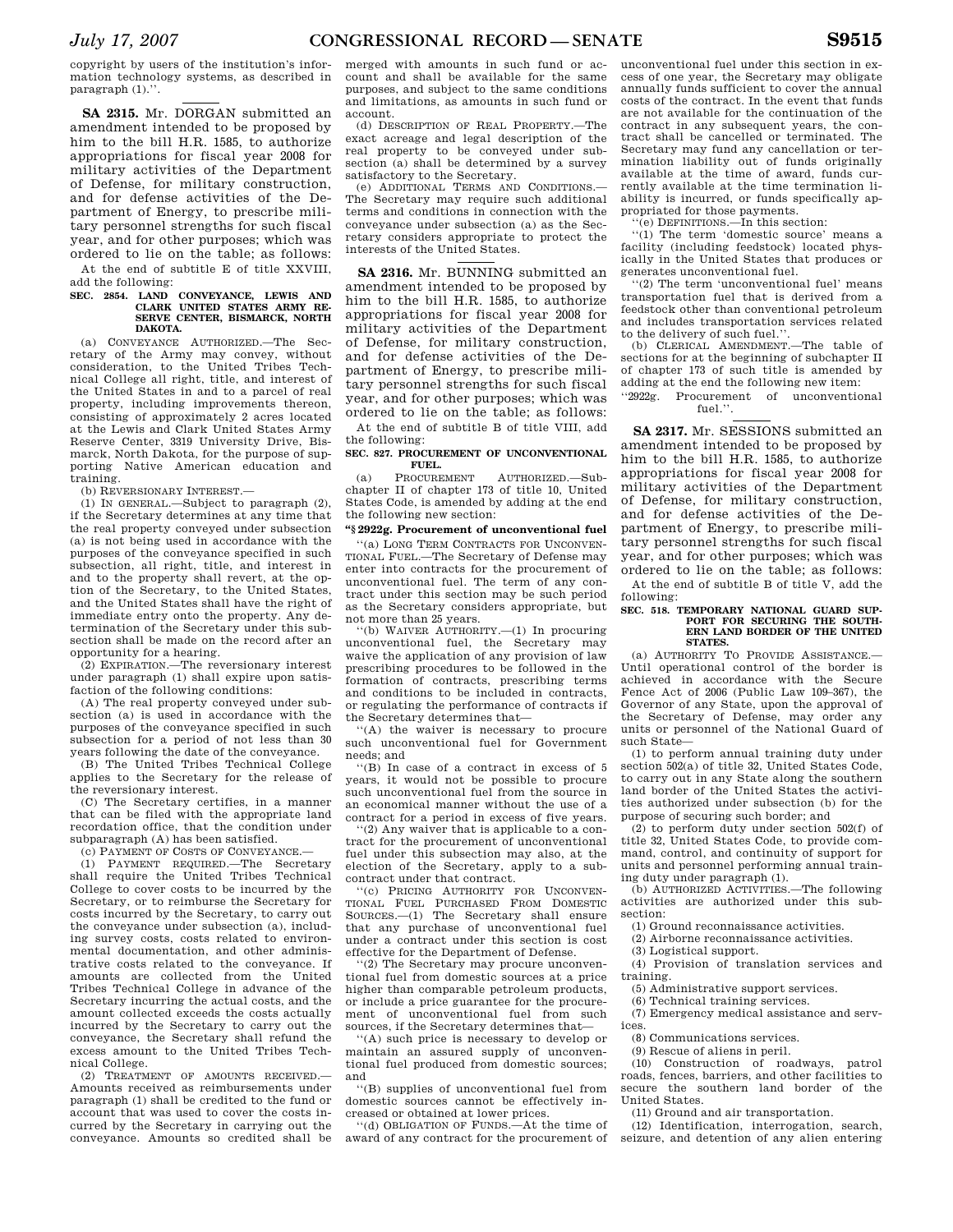or attempting to enter the United States in violation of any law or regulation regarding the admission, exclusion, expulsion, or removal of aliens, until the alien can be transferred into the custody of a Border Patrol agent or an officer of United States Customs and Border Protection.

(c) COOPERATIVE AGREEMENTS.—Units and personnel of the National Guard of a State may only perform activities in another State under subsection (a) pursuant to the terms of an emergency management assistance compact or other cooperative arrangement entered into between the governors of such States for purposes of this section, and only with the approval of the Secretary of Defense.

(d) COORDINATION OF ASSISTANCE.—The Secretary of Homeland Security, in consultation with the Secretary of Defense and the governors of the States concerned, may coordinate the performance of activities under this section by units and personnel of the National Guard.

TRAINING.—Annual training duty performed by members of the National Guard under subsection (a) shall be appropriate for the units and individual members concerned, taking into account the types of units and military occupational specialties of individual members performing such duty. Individual periods of training duty shall not be limited to 3 weeks per year.

(f) RULES OF ENGAGEMENT.—The Secretary of Homeland Security, in consultation with the Secretary of Defense and the governors of the States concerned, shall coordinate the rules of engagement to be followed by units and personnel of the National Guard tasked with authorized activities described in subsection (b)(12). The rules of engagement for the National Guard shall be equivalent to the rules of engagement for Border Patrol agents.

 $(g)$  USE OF FORCE.-

(1) IN GENERAL.—Nondeadly force may be used by members of the National Guard stationed at the southern border in the identification, interrogation, search, seizure, and detention of any alien pursuant to subsection (b)(12).

(2) NONDEADLY FORCE DEFINED.—In this subsection, the term ''nondeadly force'' means physical force or restraint that could not reasonably be expected to result in, or be capable of, causing death or serious bodily injury.

(h) DEFINITIONS.—In this section:

(1) GOVERNOR OF A STATE.—The term ''Governor of a State'' means, in the case of the District of Columbia, the Commanding General of the National Guard of the District of Columbia.

(2) STATE.—The term ''State'' means each of the several States and the District of Columbia, the Commonwealth of Puerto Rico, Guam, and the Virgin Islands.

(3) STATE ALONG THE SOUTHERN LAND BOR-DER OF THE UNITED STATES.—The term ''State along the southern land border of the United States'' means each of the following States:

(A) Arizona.

- (B) California. (C) New Mexico.
- 

(D) Texas.

(i) DURATION OF AUTHORITY.—The authority of this section shall expire on the date on which operational control of the border is achieved in accordance with the Secure Fence Act of 2006 (Public Law 109–367).

**SA 2318.** Mr. SESSIONS submitted an amendment intended to be proposed by him to the bill H.R. 1585, to authorize appropriations for fiscal year 2008 for military activities of the Department of Defense, for military construction, and for defense activities of the Department of Energy, to prescribe military personnel strengths for such fiscal year, and for other purposes; which was ordered to lie on the table; as follows: At the end of subtitle B of title V, add the

following:

# **SEC. 518. TEMPORARY NATIONAL GUARD SUP-PORT FOR SECURING THE SOUTH-ERN LAND BORDER OF THE UNITED STATES.**

(a) AUTHORITY TO PROVIDE ASSISTANCE.— Until operational control of the border is achieved in accordance with the Secure Fence Act of 2006 (Public Law 109–367), the Governor of any State, upon the approval of the Secretary of Defense, shall order any units or personnel of the National Guard of such State—

(1) to perform annual training duty under section 502(a) of title 32, United States Code, to carry out in any State along the southern land border of the United States the activities authorized under subsection (b) for the purpose of securing such border; and

(2) to perform duty under section 502(f) of title 32, United States Code, to provide command, control, and continuity of support for units and personnel performing annual training duty under paragraph (1).

(b) AUTHORIZED ACTIVITIES.—The following activities are authorized under this subsection:

(1) Ground reconnaissance activities.

(2) Airborne reconnaissance activities.

(3) Logistical support.

(4) Provision of translation services and training.

(5) Administrative support services.

(6) Technical training services.

(7) Emergency medical assistance and services.

(8) Communications services.

(9) Rescue of aliens in peril.

(10) Construction of roadways, patrol roads, fences, barriers, and other facilities to secure the southern land border of the United States.

(11) Ground and air transportation.

(12) Identification, interrogation, search, seizure, and detention of any alien entering or attempting to enter the United States in violation of any law or regulation regarding the admission, exclusion, expulsion, or removal of aliens, until the alien can be transferred into the custody of a Border Patrol agent or an officer of United States Customs and Border Protection.

(c) COOPERATIVE AGREEMENTS.—Units and personnel of the National Guard of a State may only perform activities in another State under subsection (a) pursuant to the terms of an emergency management assistance compact or other cooperative arrangement entered into between the governors of such States for purposes of this section, and only with the approval of the Secretary of Defense.

(d) COORDINATION OF ASSISTANCE.—The Secretary of Homeland Security, in consultation with the Secretary of Defense and the governors of the States concerned, shall coordinate the performance of activities under this section by units and personnel of the National Guard.<br>(e) ANNUAL

(e) ANNUAL TRAINING.—Annual training duty performed by members of the National Guard under subsection (a) shall be appropriate for the units and individual members concerned, taking into account the types of units and military occupational specialties of individual members performing such duty. Individual periods of training duty shall not be limited to 3 weeks per year.

(f) RULES OF ENGAGEMENT.—The Secretary of Homeland Security, in consultation with the Secretary of Defense and the governors of the States concerned, shall coordinate the rules of engagement to be followed by units and personnel of the National Guard tasked with authorized activities described in subsection (b)(12). The rules of engagement for the National Guard shall be equivalent to the rules of engagement for Border Patrol agents.

(g) USE OF FORCE.—

(1) IN GENERAL.—Nondeadly force may be used by members of the National Guard stationed at the southern border in the identification, interrogation, search, seizure, and detention of any alien pursuant to subsection (b)(12).

(2) NONDEADLY FORCE DEFINED.—In this subsection, the term "nondeadly force" means physical force or restraint that could not reasonably be expected to result in, or be capable of, causing death or serious bodily injury.

(h) DEFINITIONS.—In this section:

(1) GOVERNOR OF A STATE.—The term ''Governor of a State'' means, in the case of the District of Columbia, the Commanding General of the National Guard of the District of Columbia.

(2) STATE.—The term ''State'' means each of the several States and the District of Columbia, the Commonwealth of Puerto Rico, Guam, and the Virgin Islands.

(3) STATE ALONG THE SOUTHERN LAND BOR-DER OF THE UNITED STATES.—The term ''State along the southern land border of the United States'' means each of the following States: (A) Arizona.

(B) California.

- (C) New Mexico.
- (D) Texas.
- 

(i) DURATION OF AUTHORITY.—The authority of this section shall expire on the date on which operational control of the border is achieved in accordance with the Secure Fence Act of 2006 (Public Law 109–367).

**SA 2319.** Mr. SESSIONS submitted an amendment intended to be proposed by him to the bill H.R. 1585, to authorize appropriations for fiscal year 2008 for military activities of the Department of Defense, for military construction, and for defense activities of the Department of Energy, to prescribe military personnel strengths for such fiscal year, and for other purposes; which was ordered to lie on the table; as follows:

At the appropriate place, insert the following: **Subtitle** —BORDER SECURITY COOPERATION

# **SEC.** ll**. RECRUITMENT OF FORMER MILITARY PERSONNEL.**

(a) IN GENERAL.—The Commissioner of United States Customs and Border Protection, in conjunction with the Secretary of Defense or a designee of the Secretary of Defense, shall establish a program to actively recruit members of the Army, Navy, Air Force, Marine Corps, and Coast Guard who have elected to separate from active duty.

(b) REPORT.—Not later than 180 days after the date of the enactment of this Act, the Commissioner shall submit a report on the implementation of the recruitment program established pursuant to paragraph (1) to—

(1) the Committee on the Judiciary of the Senate; and

(2) the Committee on the Judiciary of the House of Representatives.

# **SEC.** TECHNOLOGICAL ASSETS.

 $(a)$  PROCUREMENT.

(1) IN GENERAL.—Subject to the availability of appropriations, the Secretary of Homeland Security shall procure additional unmanned aerial vehicles, cameras, poles, sensors, and other technologies necessary to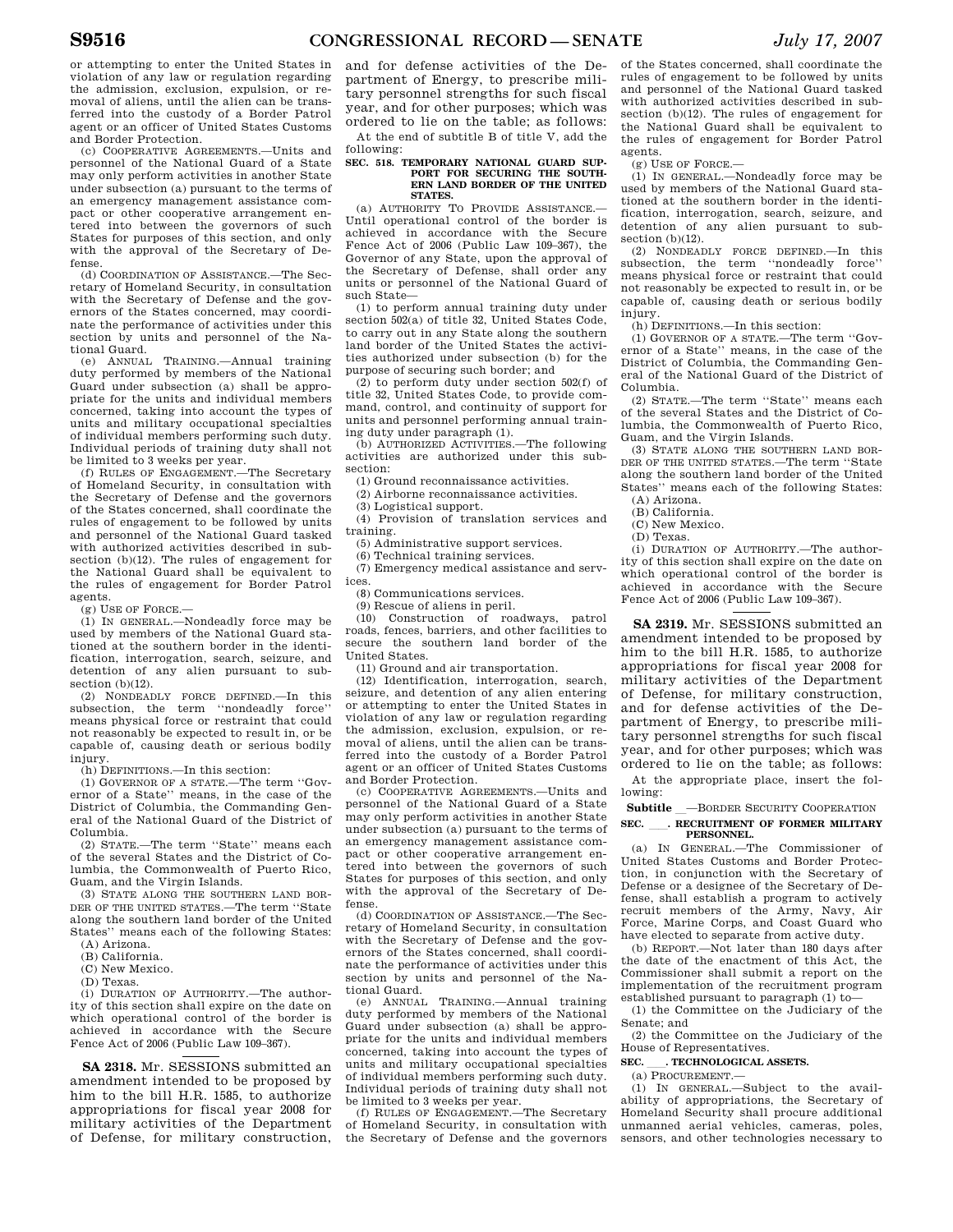achieve operational control of the international borders of the United States and to establish a security perimeter to be known as a ''virtual fence'' along such international borders to provide a barrier to illegal immigration.

(2) AUTHORIZATION OF APPROPRIATIONS.— There are authorized to be appropriated to the Secretary such sums as may be necessary for each of the fiscal years 2008 through 2012 to carry out this subsection.

(b) INCREASED AVAILABILITY OF EQUIP-MENT.—The Secretary of Homeland Security and the Secretary of Defense shall develop and implement a plan to use authorities provided to the Secretary of Defense under chapter 18 of title 10, United States Code, to increase the availability and use of Department of Defense equipment, including unmanned aerial vehicles, tethered aerostat radars, and other surveillance equipment, to assist the Secretary in carrying out surveillance activities conducted at or near the international land borders of the United States to prevent illegal immigration.

(c) REPORT.—Not later than 6 months after the date of the enactment of this Act, the Secretary of Homeland Security, in conjunction with the Secretary of Defense, shall submit a report to Congress that contains—

(1) a description of the current use of Department of Defense equipment to assist the Secretary in carrying out surveillance of the international land borders of the United States and assessment of the risks to citizens of the United States and foreign policy interests associated with the use of such equipment;

(2) the plan developed under subsection (b) to increase the use of Department of Defense equipment to assist such surveillance activities; and

(3) a description of the types of equipment and other support to be provided by the Secretary of Defense under such plan during the 1-year period beginning on the date of the submission of the report.

(d) UNMANNED AERIAL VEHICLE PILOT PRO-GRAM.—During the 1-year period beginning on the date on which the report is submitted under subsection (c), the Secretary shall conduct a pilot program to test unmanned aerial vehicles for border surveillance along the international border between Canada and the United States.

(e) CONSTRUCTION.—Nothing in this section may be construed as altering or amending the prohibition on the use of any part of the Army or the Air Force as a posse comitatus under section 1385 of title 18, United States Code.

# **SEC.** ......... REPORT ON INCENTIVES TO ENCOURAGE CERTAIN MEMBERS AND **AGE CERTAIN MEMBERS AND FORMER MEMBERS OF THE ARMED FORCES TO SERVE IN UNITED STATES CUSTOMS AND BORDER PROTECTION.**

(a) REPORT REQUIRED.—Not later than 60 days after the date of the enactment of this Act, the Secretary of Homeland Security and the Secretary of Defense shall jointly submit to the appropriate committees of Congress a report assessing the desirability and feasibility of offering incentives to covered members and former members of the Armed Forces for the purpose of encouraging such members to serve in United States Customs and Border Protection (referred to in this section as "CBP").

(b) DEFINITIONS.—In this section:

(1) COVERED MEMBERS AND FORMER MEM-BERS OF THE ARMED FORCES.—The term ''covered members and former members of the Armed Forces'' means—

(A) members of the reserve components of the Armed Forces; and

(B) former members of the Armed Forces who separated from service in the Armed Forces during the previous 2 years.

(2) APPROPRIATE COMMITTEES OF CON-GRESS.—The term ''appropriate committees of Congress'' means—

(A) the Committee on Armed Services of the Senate;

(B) the Committee on Homeland Security and Governmental Affairs of the Senate;

(C) the Committee on Appropriations of the Senate;

(D) the Committee on Armed Services of the House of Representatives;

(E) the Committee on Homeland Security of the House of Representatives; and

(F) the Committee on Appropriations of the House of Representatives.

(c) REQUIREMENTS AND LIMITATIONS.—

(1) NATURE OF INCENTIVES.—In considering incentives for purposes of the report required under subsection (a), the Secretary of Homeland Security and the Secretary of Defense shall consider such incentives, whether monetary or otherwise and whether or not authorized under existing law, as the Secretaries jointly consider appropriate.

(2) TARGETING OF INCENTIVES.—In assessing any incentive for purposes of such report, the Secretaries shall give particular attention to the utility of such incentive in—

(A) encouraging service in CBP after service in the Armed Forces by covered members and former of the Armed Forces who have provided border patrol or border security assistance to CBP as part of their duties as members of the Armed Forces; and

(B) leveraging military training and experience by accelerating training, or allowing credit to be applied to related areas of training, required for service with CBP.

(3) PAYMENT.—In assessing incentives for purposes of the report, the Secretaries shall assume that any costs of such incentives shall be borne by the Department of Homeland Security.

(d) ELEMENTS.—The report required under subsection (a) shall include—

(1) a description of various monetary and non-monetary incentives considered for purposes of the report;

(2) an assessment of the desirability and feasibility of utilizing any such incentive for the purpose specified in subsection (a), including an assessment of the particular utility of such incentive in encouraging service in the CBP after service in the Armed Forces by covered members and former members of the Armed Forces described in subsection  $(c)(2)$ ; and

(3) any other matters that the Secretaries jointly consider appropriate.

**SA 2320.** Mr. SMITH (for himself and Mr. WYDEN) submitted an amendment intended to be proposed by him to the bill H.R. 1585, to authorize appropriations for fiscal year 2008 for military activities of the Department of Defense, for military construction, and for defense activities of the Department of Energy, to prescribe military personnel strengths for such fiscal year, and for other purposes; which was ordered to lie on the table; as follows: At the end of subtitle C of title III, add the

following:

# **SEC. 325. ESTABLISHMENT OF ADDITIONAL STRYKER BRIGADE COMBAT TEAM.**

(a) ADDITIONAL AMOUNT FOR OPERATION AND MAINTENANCE, ARMY NATIONAL GUARD.—The amount authorized to be appropriated by section 301(10) for operation and maintenance for the Army National Guard is hereby increased by \$317,000,000.

(b) AVAILABILITY.—Of the amount authorized to be appropriated by section 301(10) for operation and maintenance for the Army National Guard, as increased by subsection (a),

\$317,000,000 may be available for the establishment of a Stryker Brigade Combat Team composed of elements of the California National Guard, the Nevada National Guard, and the Oregon National Guard.

**SA 2321.** Mrs. DOLE submitted an amendment intended to be proposed by her to the bill H.R. 1585, to authorize appropriations for fiscal year 2008 for military activities of the Department of Defense, for military construction, and for defense activities of the Department of Energy, to prescribe military personnel strengths for such fiscal year, and for other purposes; which was ordered to lie on the table; as follows:

At the end of title X, add the following:

# **SEC. 1070. NOTIFICATION OF CERTAIN RESI-DENTS AND CIVILIAN EMPLOYEES AT CAMP LEJEUNE, NORTH CARO-LINA, OF EXPOSURE TO DRINKING WATER CONTAMINATION.**

(a) NOTIFICATION OF INDIVIDUALS SERVED BY TARAWA TERRACE WATER DISTRIBUTION SYS-TEM, INCLUDING KNOX TRAILER PARK.—Not later than 120 days after the date of the enactment of this Act, the Secretary of the Navy shall identify and notify directly individuals who were served by the Tarawa Terrace Water Distribution System, including Knox Trailer Park, at Camp Lejeune, North Carolina, during the years 1958 through 1987 that they were exposed to drinking water contaminated with tetrachloroethylene (PCE) at levels well above the maximum safety level established by the Environmental Protection Administration.

(b) NOTIFICATION OF INDIVIDUALS SERVED BY HADNOT POINT WATER DISTRIBUTION SYS-TEM.—Not later than 120 days after the Agency for Toxic Substances and Disease Registry (ATSDR) completes its water modeling study of the Hadnot Point water distribution system, the Secretary of the Navy shall identify and notify directly individuals who were served by the system during the period identified in the study of the drinking water contamination to which they were exposed.

(c) NOTIFICATION OF FORMER CIVILIAN EM-PLOYEES AT CAMP LEJEUNE.—Not later than 120 days after the date of the enactment of this Act, the Secretary of the Navy shall identify and notify directly civilian employees who worked at Camp Lejeune during the period identified in the ATSDR studies of the Tarawa Terrace and Hadnot Point water distribution systems of the drinking water contamination to which they were exposed.

(d) CIRCULATION OF HEALTH SURVEY.—

(1) FINDING.—Congress finds that notification and survey efforts related to the drinking water contamination described in this section are necessary due to the duration of exposure and negative health impacts of these contaminants.

(2) NATIONAL OPINION AND RESEARCH COUN-CIL HEALTH SURVEY.—

(A) DEVELOPMENT.—Not later than 120 days after the date of the enactment of this Act, the National Opinion and Research Council, in conjunction with ATSDR, shall develop a health survey that would voluntarily request of individuals described in subsections (a), (b), and (c) personal health information that may be associated with exposure to TCE, PCE, vinyl chloride, and the other contaminants identified in the ATSDR studies.

(B) INCLUSION WITH NOTIFICATION.—The survey developed under subparagraph (A) shall be distributed by the Secretary of the Navy concurrently with the direct notification required under subsections (a), (b), and (c).

(e) USE OF MEDIA TO SUPPLEMENT NOTIFICA-TION.—The Secretary of the Navy may use media notification as a supplement to, but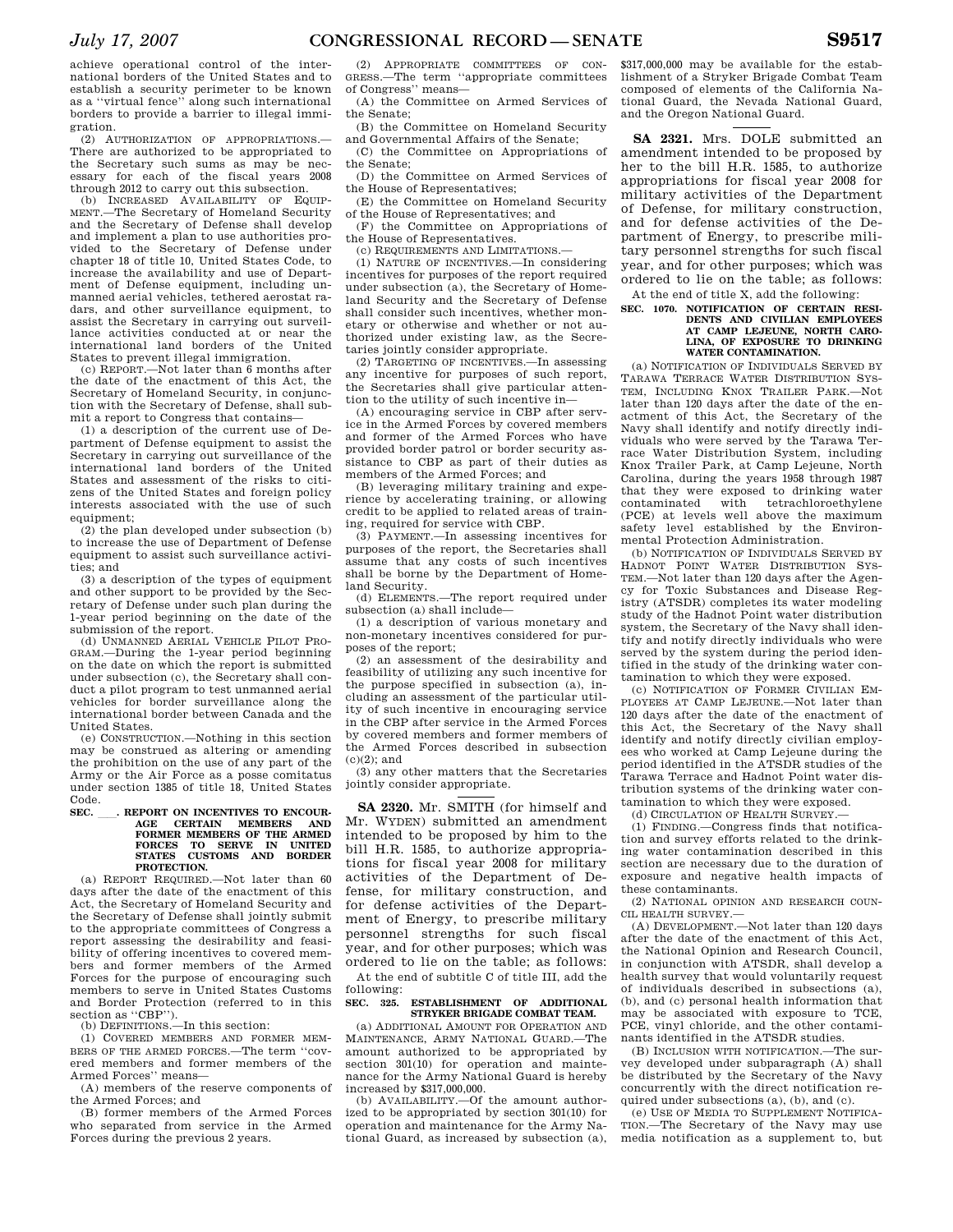not substitution for, direct notification of individuals described under subsections (a), (b), and (c).

(f) AUTHORIZATION OF APPROPRIATIONS.— There is authorized to be appropriated \$5,000,000 for fiscal year 2008 to carry out this section.

**SA 2322.** Mr. KYL (for himself and Mr. DOMENICI) submitted an amendment intended to be proposed by him to the bill H.R. 1585, to authorize appropriations for fiscal year 2008 for military activities of the Department of Defense, for military construction, and for defense activities of the Department of Energy, to prescribe military personnel strengths for such fiscal year, and for other purposes; which was ordered to lie on the table; as follows: At the end of subtitle C of title III, add the

#### following: **SEC. 325. OPERATION JUMP START.**

(a) IN GENERAL.—Of the amount authorized to be appropriated by section 301(5) for operation and maintenance for Defense-wide activities, \$400,000,000 may be available for Operation Jump Start in order to maintain a significant durational force of the National Guard on the southern land border of the United States to assist the United States Border Patrol in gaining operational control of that border.

(b) SUPPLEMENT NOT SUPPLANT.—The amount available under subsection (a) for the purpose specified in that subsection is in addition to any other amounts available in this Act for Operation Jump Start.

**SA 2323.** Mr. KERRY (for himself and Ms. SNOWE) submitted an amendment intended to be proposed by him to the bill H.R. 1585, to authorize appropriations for fiscal year 2008 for military activities of the Department of Defense, for military construction, and for defense activities of the Department of Energy, to prescribe military personnel strengths for such fiscal year, and for other purposes, which was ordered to lie on the table; as follows: At the end, add the following:

#### **DIVISION D—VETERAN SMALL BUSINESSES**

**SEC. 4001. SHORT TITLE.** 

This division may be cited as the ''Military Reservist and Veteran Small Business Reauthorization and Opportunity Act of 2007''. **SEC. 4002. DEFINITIONS.** 

In this division—

(1) the term ''activated'' means receiving

an order placing a Reservist on active duty; (2) the term ''active duty'' has the meaning given that term in section 101 of title 10,

United States Code; (3) the terms ''Administration'' and ''Ad-

ministrator'' mean the Small Business Administration and the Administrator thereof, respectively;

(4) the term ''Reservist'' means a member of a reserve component of the Armed Forces, as described in section 10101 of title 10, United States Code;

(5) the term ''Service Corps of Retired Executives'' means the Service Corps of Retired Executives authorized by section  $8(b)(1)$  of the Small Business Act (15 U.S.C.  $637(b)(1)$ );

(6) the terms ''service-disabled veteran'' and ''small business concern'' have the meanings given those terms in section 3 of the Small Business Act (15 U.S.C. 632);

(7) the term ''small business development center'' means a small business development

center described in section 21 of the Small Business Act (15 U.S.C. 648); and

(8) the term ''women's business center'' means a women's business center described in section 29 of the Small Business Act (15 U.S.C. 656).

#### **TITLE XLI—VETERANS BUSINESS DEVELOPMENT**

#### **SEC. 4101. INCREASED FUNDING FOR THE OFFICE OF VETERANS BUSINESS DEVELOP-MENT.**

(a) IN GENERAL.—There are authorized to be appropriated to the Office of Veterans Business Development of the Administration, to remain available until expended—

(1) \$2,100,000 for fiscal year 2008;

(2) \$2,300,000 for fiscal year 2009; and

(3) \$2,500,000 for fiscal year 2010.

(b) SENSE OF CONGRESS.—It is the sense of Congress that any amounts provided pursuant to this section that are in excess of amounts provided to the Administration for the Office of Veterans Business Development in fiscal year 2007, should be used to support Veterans Business Outreach Centers.

# **SEC. 4102. INTERAGENCY TASK FORCE.**

Section 32 of the Small Business Act (15 U.S.C. 657b) is amended by adding at the end the following:

''(d) INTERAGENCY TASK FORCE.—

''(1) ESTABLISHMENT.—Not later than 90 days after the date of enactment of this subsection, the President shall establish an interagency task force to coordinate the efforts of Federal agencies necessary to increase capital and business development opportunities for, and increase the award of Federal contracting and subcontracting opportunities to, small business concerns owned and controlled by service-disabled veterans and small business concerns owned and controlled by veterans (in this section referred to as the 'task force').

''(2) MEMBERSHIP.—The members of the task force shall include—

''(A) the Administrator, who shall serve as chairperson of the task force;

''(B) a representative from—

''(i) the Department of Veterans Affairs;

''(ii) the Department of Defense;

''(iii) the Administration (in addition to the Administrator);

''(iv) the Department of Labor;

''(v) the General Services Administration; and

''(vi) the Office of Management and Budget; and

''(C) 4 representatives of veterans service organizations, selected by the President.

'(3) DUTIES.—The task force shall coordinate administrative and regulatory activities and develop proposals relating to—

''(A) increasing capital access and capacity of small business concerns owned and controlled by service-disabled veterans and small business concerns owned and controlled by veterans through loans, surety bonding, and franchising;

''(B) increasing access to Federal contracting and subcontracting for small business concerns owned and controlled by service-disabled veterans and small business concerns owned and controlled by veterans through increased use of contract reservations, expanded mentor-protégé assistance, and matching such small business concerns with contracting opportunities;

''(C) increasing the integrity of certifications of status as a small business concern owned and controlled by service-disabled veterans or a small business concern owned and controlled by veterans;

''(D) reducing paperwork and administrative burdens on veterans in accessing business development and entrepreneurship opportunities; and

''(E) making other improvements relating to the support for veterans business development by the Federal Government.

''(4) REPORTING.—The task force shall submit an annual report regarding its activities and proposals to—

''(A) the Committee on Small Business and Entrepreneurship and the Committee on Veterans' Affairs of the Senate; and

''(B) the Committee on Small Business and the Committee on Veterans' Affairs of the House of Representatives.''.

#### **SEC. 4103. PERMANENT EXTENSION OF SBA ADVI-SORY COMMITTEE ON VETERANS BUSINESS AFFAIRS.**

(a) ASSUMPTION OF DUTIES.—Section 33 of the Small Business Act (15 U.S.C. 657c) is amended—

(1) by striking subsection (h); and

(2) by redesignating subsections (i) through (k) as subsections (h) through (j), respectively.

(b) PERMANENT EXTENSION OF AUTHORITY.— Section 203 of the Veterans Entrepreneurship and Small Business Development Act of 1999 (15 U.S.C. 657b note) is amended by striking subsection (h).

# **TITLE XLII—NATIONAL RESERVIST EN-TERPRISE TRANSITION AND SUSTAIN-ABILITY**

**SEC. 4201. SHORT TITLE.** 

This title may be cited as the ''National Reservist Enterprise Transition and Sustainability Act of 2007''.

#### **SEC. 4202. PURPOSE.**

The purpose of this title is to establish a program to—

(1) provide managerial, financial, planning, development, technical, and regulatory assistance to small business concerns owned and operated by Reservists;

(2) provide managerial, financial, planning, development, technical, and regulatory assistance to the temporary heads of small business concerns owned and operated by Reservists;

(3) create a partnership between the Small Business Administration, the Department of Defense, and the Department of Veterans Affairs to assist small business concerns owned and operated by Reservists;

(4) utilize the service delivery network of small business development centers, women's business centers, Veterans Business Outreach Centers, and centers operated by the National Veterans Business Development Corporation to expand the access of small business concerns owned and operated by Reservists to programs providing business management, development, financial, procurement, technical, regulatory, and marketing assistance;

(5) utilize the service delivery network of small business development centers, women's business centers, Veterans Business Outreach Centers, and centers operated by the National Veterans Business Development Corporation to quickly respond to an activation of Reservists that own and operate small business concerns; and

(6) utilize the service delivery network of small business development centers, women's business centers, Veterans Business Outreach Centers, and centers operated by the National Veterans Business Development Corporation to assist Reservists that own and operate small business concerns in preparing for future military activations.

#### **SEC. 4203. NATIONAL GUARD AND RESERVE BUSI-NESS ASSISTANCE.**

(a) IN GENERAL.—Section  $21(a)(1)$  of the Small Business Act (15 U.S.C.  $648(a)(1)$ ) is amended by inserting ''any small business development center, women's business center, Veterans Business Outreach Center, or center operated by the National Veterans Business Development Corporation providing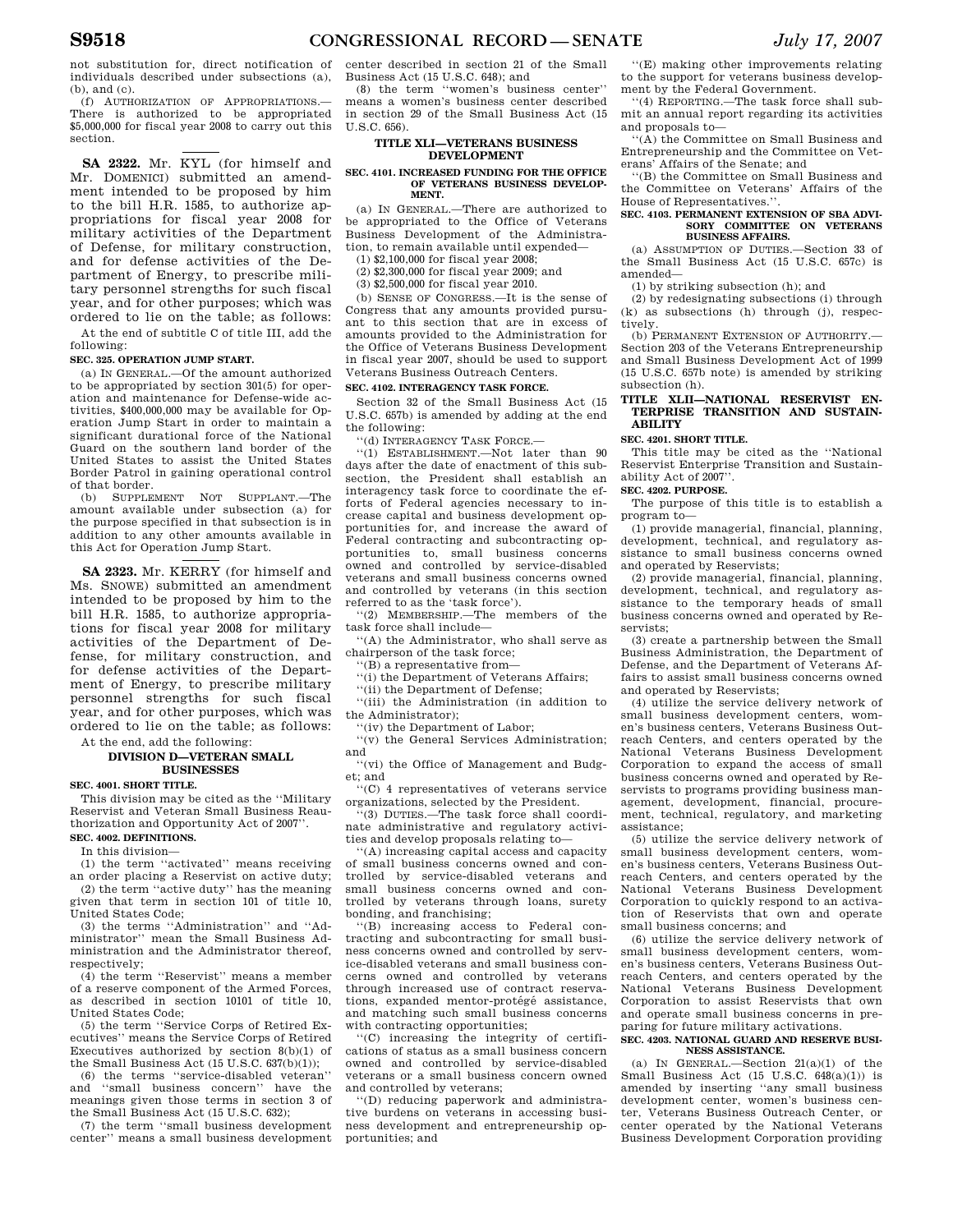enterprise transition and sustainability assistance to Reservists under section 37,'' after ''any women's business center operating pursuant to section 29,''.

(b) PROGRAM.—The Small Business Act (15 U.S.C. 631 et seq.) is amended—

(1) by redesignating section 37 (15 U.S.C. 631 note) as section 38; and

(2) by inserting after section 36 the following:

#### **''SEC. 37. RESERVIST ENTERPRISE TRANSITION AND SUSTAINABILITY.**

''(a) IN GENERAL.—The Administrator shall establish a program to provide business planning assistance to small business concerns owned and operated by Reservists.

''(b) DEFINITIONS.—In this section—

''(1) the terms 'activated' and 'activation' mean having received an order placing a Reservists on active duty, as defined by section 101(1) of title 10, United States Code;

''(2) the term 'Administrator' means the Administrator of the Small Business Administration, acting through the Associate Administrator for Small Business Development Centers;

''(3) the term 'Association' means the association established under section 21(a)(3)(A);

''(4) the term 'eligible applicant' means— ''(A) a small business development center that is accredited under section 21(k);

''(B) a women's business center;

''(C) a Veterans Business Outreach Center that receives funds from the Office of Veterans Business Development; or

''(D) an information and assistance center operated by the National Veterans Business Development Corporation under section 33;

''(5) the term 'enterprise transition and sustainability assistance' means assistance provided by an eligible applicant to a small business concern owned and operated by a Reservist, who has been activated or is likely to be activated in the next 12 months, to develop and implement a business strategy for the period while the owner is on active duty and 6 months after the date of the return of the owner;

''(6) the term 'Reservist' means any person who is—

''(A) a member of a reserve component of the Armed Forces, as defined by section 10101 of title 10, United States Code; and

''(B) on active status, as defined by section 101(d)(4) of title 10, United States Code;

''(7) the term 'small business development center' means a small business development center as described in section 21 of the Small Business Act (15 U.S.C. 648);

''(8) the term 'State' means each of the several States of the United States, the District of Columbia, the Commonwealth of Puerto Rico, the Virgin Islands, American Samoa, and Guam; and

''(9) the term 'women's business center' means a women's business center described in section 29 of the Small Business Act (15 U.S.C. 656).

''(c) AUTHORITY.—The Administrator may award grants, in accordance with the regulations developed under subsection (d), to eligible applicants to assist small business concerns owned and operated by Reservists by—

''(1) providing management, development, financing, procurement, technical, regulatory, and marketing assistance;

''(2) providing access to information and resources, including Federal and State business assistance programs;

''(3) distributing contact information provided by the Department of Defense regarding activated Reservists to corresponding State directors;

''(4) offering free, one-on-one, in-depth counseling regarding management, development, financing, procurement, regulations, and marketing;

''(5) assisting in developing a long-term plan for possible future activation; and

''(6) providing enterprise transition and sustainability assistance.

''(d) RULEMAKING.—

''(1) IN GENERAL.—The Administrator, in consultation with the Association and after notice and an opportunity for comment, shall promulgate regulations to carry out this section.

''(2) DEADLINE.—The Administrator shall promulgate final regulations not later than 180 days of the date of enactment of the Military Reservist and Veteran Small Business Reauthorization and Opportunity Act of 2007.

''(3) CONTENTS.—The regulations developed by the Administrator under this subsection shall establish—

''(A) procedures for identifying, in consultation with the Secretary of Defense, States that have had a recent activation of Reservists;

''(B) priorities for the types of assistance to be provided under the program authorized by this section;

''(C) standards relating to educational, technical, and support services to be provided by a grantee;

''(D) standards relating to any national service delivery and support function to be provided by a grantee;

''(E) standards relating to any work plan that the Administrator may require a grantee to develop; and

''(F) standards relating to the educational, technical, and professional competency of any expert or other assistance provider to whom a small business concern may be referred for assistance by a grantee.

'(e) APPLICATION.-

''(1) IN GENERAL.—Each eligible applicant desiring a grant under this section shall submit an application to the Administrator at such time, in such manner, and accompanied by such information as the Administrator may reasonably require.

''(2) CONTENTS.—Each application submitted under paragraph (1) shall describe—

''(A) the activities for which the applicant seeks assistance under this section; and

''(B) how the applicant plans to allocate funds within its network.

''(3) MATCHING NOT REQUIRED.—Subparagraphs  $(A)$  and  $(B)$  of section  $21(a)(4)$ , requiring matching funds, shall not apply to grants awarded under this section.

''(f) AWARD OF GRANTS.—

''(1) DEADLINE.—The Administrator shall award grants not later than 60 days after the promulgation of final rules and regulations under subsection (d).

''(2) AMOUNT.—Each eligible applicant awarded a grant under this section shall receive a grant in an amount—

''(A) not less than \$75,000 per fiscal year; and

''(B) not greater than \$300,000 per fiscal year.

''(g) REPORT.—

''(1) IN GENERAL.—The Comptroller General of the United States shall—

''(A) initiate an evaluation of the program not later than 30 months after the disbursement of the first grant under this section; and

''(B) submit a report not later than 6 months after the initiation of the evaluation under paragraph (1) to—

''(i) the Administrator;

''(ii) the Committee on Small Business and Entrepreneurship of the Senate; and

''(iii) the Committee on Small Business of the House of Representatives.

''(2) CONTENTS.—The report under paragraph (1) shall—

''(A) address the results of the evaluation conducted under paragraph (1); and

''(B) recommend changes to law, if any, that it believes would be necessary or advisable to achieve the goals of this section.

''(h) AUTHORIZATION OF APPROPRIATIONS.— ''(1) IN GENERAL.—There are authorized to be appropriated to carry out this section—

''(A) \$5,000,000 for the first fiscal year beginning after the date of enactment of the Military Reservist and Veteran Small Business Reauthorization and Opportunity Act of 2007; and

''(B) \$5,000,000 for each of the 3 fiscal years following the fiscal year described in subparagraph (A).

''(2) LIMITATION ON USE OF OTHER FUNDS.— The Administrator may carry out the program authorized by this section only with amounts appropriated in advance specifically to carry out this section.''.

#### **TITLE XLIII—RESERVIST PROGRAMS SEC. 4301. RESERVIST PROGRAMS.**

(a) APPLICATION PERIOD.—Section 7(b)(3)(C) of the Small Business Act (15 U.S.C.  $636(b)(3)(C)$  is amended by striking ''90 days' and inserting ''1 year''.

(b) PRE-CONSIDERATION PROCESS.—

(1) DEFINITION.—In this subsection, the term ''eligible Reservist'' means a Reservist who—

(A) has not been ordered to active duty;

(B) expects to be ordered to active duty during a period of military conflict; and

(C) can reasonably demonstrate that the small business concern for which that Reservist is a key employee will suffer economic injury in the absence of that Reservist.

(2) ESTABLISHMENT.—Not later than 6 months after the date of enactment of this Act, the Administrator shall establish a preconsideration process, under which the Administrator—

(A) may collect all relevant materials necessary for processing a loan to a small business concern under section 7(b)(3) of the Small Business Act (15 U.S.C. 636(b)(3)) before an eligible Reservist employed by that small business concern is activated; and

(B) shall distribute funds for any loan approved under subparagraph (A) if that eligible Reservist is activated.

(c) OUTREACH AND TECHNICAL ASSISTANCE PROGRAM.—

(1) IN GENERAL.—Not later than 6 months after the date of enactment of this Act, the Administrator, in consultation with the Secretary of Veterans Affairs and the Secretary of Defense, shall develop a comprehensive outreach and technical assistance program (in this subsection referred to as the ''program'') to—

(A) market the loans available under section 7(b)(3) of the Small Business Act (15 U.S.C. 636(b)(3)) to Reservists, and family members of Reservists, that are on active duty and that are not on active duty; and

(B) provide technical assistance to a small business concern applying for a loan under that section.

(2) COMPONENTS.—The program shall—

(A) incorporate appropriate websites maintained by the Administration, the Department of Veterans Affairs, and the Department of Defense; and

(B) require that information on the program is made available to small business concerns directly through—

(i) the district offices and resource partners of the Administration, including small business development centers, women's business centers, and the Service Corps of Retired Executives; and

(ii) other Federal agencies, including the Department of Veterans Affairs and the Department of Defense.

(3) REPORT.—

(A) IN GENERAL.—Not later than 6 months after the date of enactment of this Act, and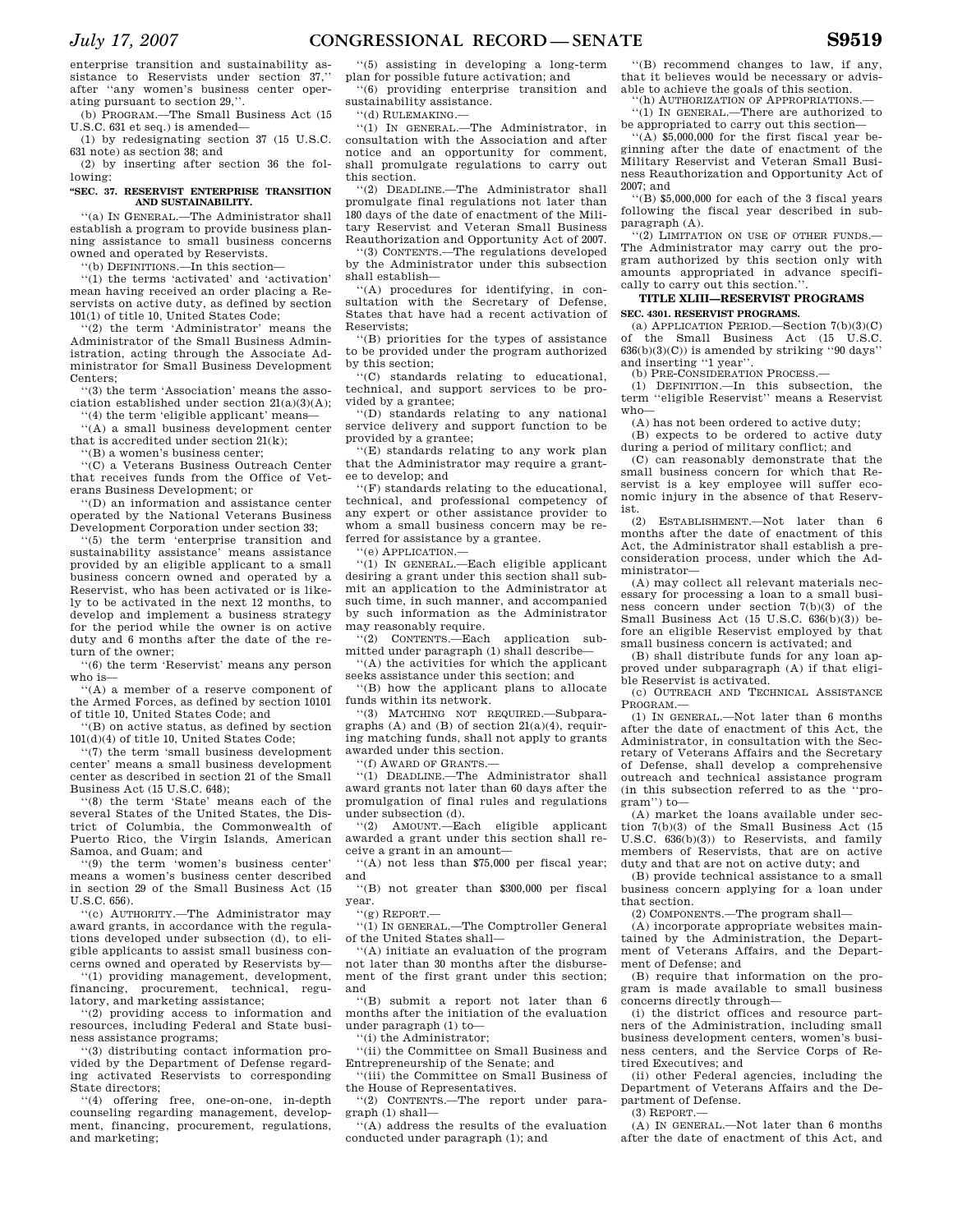every 6 months thereafter until the date that is 30 months after such date of enactment, the Administrator shall submit to Congress a report on the status of the program.

(B) CONTENTS.—Each report submitted under subparagraph (A) shall include—

(i) for the 6-month period ending on the date of that report—

(I) the number of loans approved under section 7(b)(3) of the Small Business Act (15 U.S.C. 636(b)(3));

(II) the number of loans disbursed under that section; and

(III) the total amount disbursed under that section; and

(ii) recommendations, if any, to make the program more effective in serving small business concerns that employ Reservists.

#### **SEC. 4302. RESERVIST LOANS.**

(a) IN GENERAL.—Section  $7(b)(3)(E)$  of the Small Business Act (15 U.S.C. 636(b)(3)(E)) is amended by striking ''\$1,500,000'' each place such term appears and inserting "\$2,000,000".<br>(b) LOAN INFORMATION.—

(1) IN GENERAL.—The Administrator and the Secretary of Defense shall develop a joint website and printed materials providing information regarding any program for small business concerns that is available to veterans or Reservists.

(2) MARKETING.—The Administrator is authorized—

(A) to advertise and promote the program under section 7(b)(3) of the Small Business Act jointly with the Secretary of Defense and veterans' service organizations; and

(B) to advertise and promote participation by lenders in such program jointly with trade associations for banks or other lending institutions.

#### **SEC. 4303. NONCOLLATERALIZED LOANS.**

Section 7(b)(3) of the Small Business Act  $(15 \text{ U.S.C. } 636(b)(3))$  is amended by adding at the end the following:

''(G)(i) Notwithstanding any other provision of law, the Administrator may make a loan under this paragraph of not more than \$50,000 without collateral.

''(ii) The Administrator may defer payment of principal and interest on a loan described in clause (i) during the longer of—

''(I) the 1-year period beginning on the date of the initial disbursement of the loan; and

''(II) the period during which the relevant essential employee is on active duty.''. **SEC. 4304. LOAN PRIORITY.** 

Section 7(b)(3) of the Small Business Act  $(15 \text{ U.S.C. } 636(b)(3))$ , as amended by this Act, is amended by adding at the end the following:

''(H) The Administrator shall give priority to any application for a loan under this paragraph and shall process and make a determination regarding such applications prior to processing or making a determination on other loan applications under this subsection, on a rolling basis.'

#### **SEC. 4305. RELIEF FROM TIME LIMITATIONS FOR VETERAN-OWNED NESSES.**

Section 3(q) of the Small Business Act (15 U.S.C.  $632(q)$  is amended by adding at the end the following:

''(5) RELIEF FROM TIME LIMITATIONS.—

''(A) IN GENERAL.—Any time limitation on any qualification, certification, or period of participation imposed under this Act on any program available to small business concerns shall be extended for a small business concern that—

''(i) is owned and controlled by—

''(I) a veteran who was called or ordered to active duty under a provision of law specified in section 101(a)(13)(B) of title 10, United States Code, on or after September 11, 2001; or

''(II) a service-disabled veteran who became such a veteran due to an injury or ill-

ness incurred or aggravated in the active military, naval, or air service during a period of active duty pursuant to a call or order to active duty under a provision of law referred to in subclause (I) on or after September 11, 2001; and

''(ii) was subject to the time limitation during such period of active duty.

''(B) DURATION.—Upon submission of proper documentation to the Administrator, the extension of a time limitation under subparagraph (A) shall be equal to the period of time that such veteran who owned or controlled such a concern was on active duty as described in that subparagraph."

#### **SEC. 4306. SERVICE-DISABLED VETERANS.**

Not later than 180 days after the date of enactment of this Act, the Comptroller General of the United States shall submit to the Committee on Small Business and Entrepreneurship of the Senate and the Committee on Small Business of the House of Representatives a report describing—

(1) the types of assistance needed by service-disabled veterans who wish to become entrepreneurs; and

(2) any resources that would assist such service-disabled veterans.

#### **SEC. 4307. STUDY ON OPTIONS FOR PROMOTING POSITIVE WORKING RELATIONS BE-TWEEN EMPLOYERS AND THEIR RE-SERVE COMPONENT EMPLOYEES.**

(a) STUDY REQUIRED.—The Secretary of Defense shall conduct a study on options for promoting positive working relations between employers and Reserve component employees of such employers, including assessing options for improving the time in which employers of Reservists are notified of the call or order of such members to active duty other than for training.

(b) REPORT.—

(1) IN GENERAL.—Not later than 180 days after the date of enactment of this Act, the Secretary of Defense shall submit to the appropriate committees of Congress a report on the study conducted under subsection (a).

(2) CONTENTS.—The report submitted under paragraph (1) shall—

(A) provide a quantitative and qualitative assessment of—

(i) what measures, if any, are being taken to inform Reservists of the obligations and responsibilities of such members to their employers;

(ii) how effective such measures have been; and

(iii) whether there are additional measures that could be taken to promote positive working relations between Reservists and their employers, including any steps that could be taken to ensure that employers are timely notified of a call to active duty; and

(B) assess whether there has been a reduction in the hiring of Reservists by business concerns because of—

(i) any increase in the use of Reservists after September 11, 2001; or

(ii) any change in any policy of the Department of Defense relating to Reservists after September 11, 2001.

(c) APPROPRIATE COMMITTEES OF CONGRESS DEFINED.—In this section, the term ''appropriate committees of Congress'' means—

(1) the Committee on Armed Services and the Committee on Small Business and Entrepreneurship of the Senate; and

(2) the Committee on Armed Services and the Committee on Small Business of the House of Representatives.

**SA 2324.** Mr. HAGEL (for himself and Mr. BYRD) submitted an amendment intended to be proposed by him to the bill H.R. 1585, to authorize appropriations for fiscal year 2008 for military activities of the Department of De-

fense, for military construction, and for defense activities of the Department of Energy, to prescribe military personnel strengths for such fiscal year, and for other purposes; which was ordered to lie on the table; as follows:

At the end of subtitle C of title X, add the following:

#### **SEC. 1031. SYNTHETIC FUEL TECHNOLOGIES.**

(a) FINDINGS.—Congress makes the following findings:

(1) Synthetic fuel technologies are mature, known technologies that are used around the world.

(2) With sizable coal reserves, the United States is ideally suited for the use of synthetic fuel technologies to produce alternatives for petroleum products.

(3) It is in the best interest of the national security of the United States to develop and commercialize a synthetic fuels industry.

(b) DEPARTMENT OF DEFENSE REQUIRE-MENTS FOR UTILIZATION OF SYNTHETIC FUEL.—

(1) IN GENERAL.—Subchapter II of chapter 134 of title 10, United States Code, is amended by adding at the end the following new section:

#### **''§ 2263. Fuel: minimum requirements for utilization of synthetic fuel**

''(a) IN GENERAL.—Of the total amount of fuel utilized by the Department of Defense in a calendar year, the percentage of such fuel that is synthetic fuel shall be the percentage as follows:

''(1) In the first applicable utilization year, 5 percent.

''(2) Except as provided in subsection (c), in any year after the first applicable utilization year, a percentage that is 5 greater than the percentage of utilization in the preceding year under this section.

''(b) FIRST APPLICABLE UTILIZATION YEAR.—For purposes of subsection (a)(1), the first applicable utilization year for synthetic fuel shall be the earlier of the following:

''(1) The first calendar year after the Secretary Defense certifies to Congress that at least 50 percent of the aircraft fleet of the Department has the proven capability to utilize synthetic fuel without—

''(A) any adverse effect on the aircraft engines of such fleet;

''(B) any adverse effect on the overall performance of the aircraft; and

''(C) any adverse effect on health and safety of the aircrew, passengers, and maintenance crew.

''(2) 2017.

''(c) EXCEPTION.—If as of December 31 of any year in which subsection (a) is in effect the average price of crude petroleum (as determined by the Secretary of Energy in 2007 constant dollars) is less then \$40 per barrel, paragraph (2) of that subsection shall not be operative in the succeeding year.

''(d) MAXIMUM PERCENTAGE.—(1) The maximum percentage of the fuel utilized by the Department that is required by this section to be synthetic fuel is 50 percent.

''(2) Nothing in paragraph (1) shall be construed to limit the percentage of fuel utilized by the Department that is synthetic fuel.

''(e) SYNTHETIC FUEL DEFINED.—In this section, the term 'synthetic fuel' means the following:

''(1) A fuel made using the Fischer-Tropche process.

''(2)(A) Subject to subparagraph (B), a fuel made using any of the following feedstocks: ''(i) Coal.

''(ii) Natural gas.

- ''(iii) Petcoke.
- ''(iv) Biomass.

''(B) A fuel made using a feedstock referred to in clauses (ii) through (iv) is a synthetic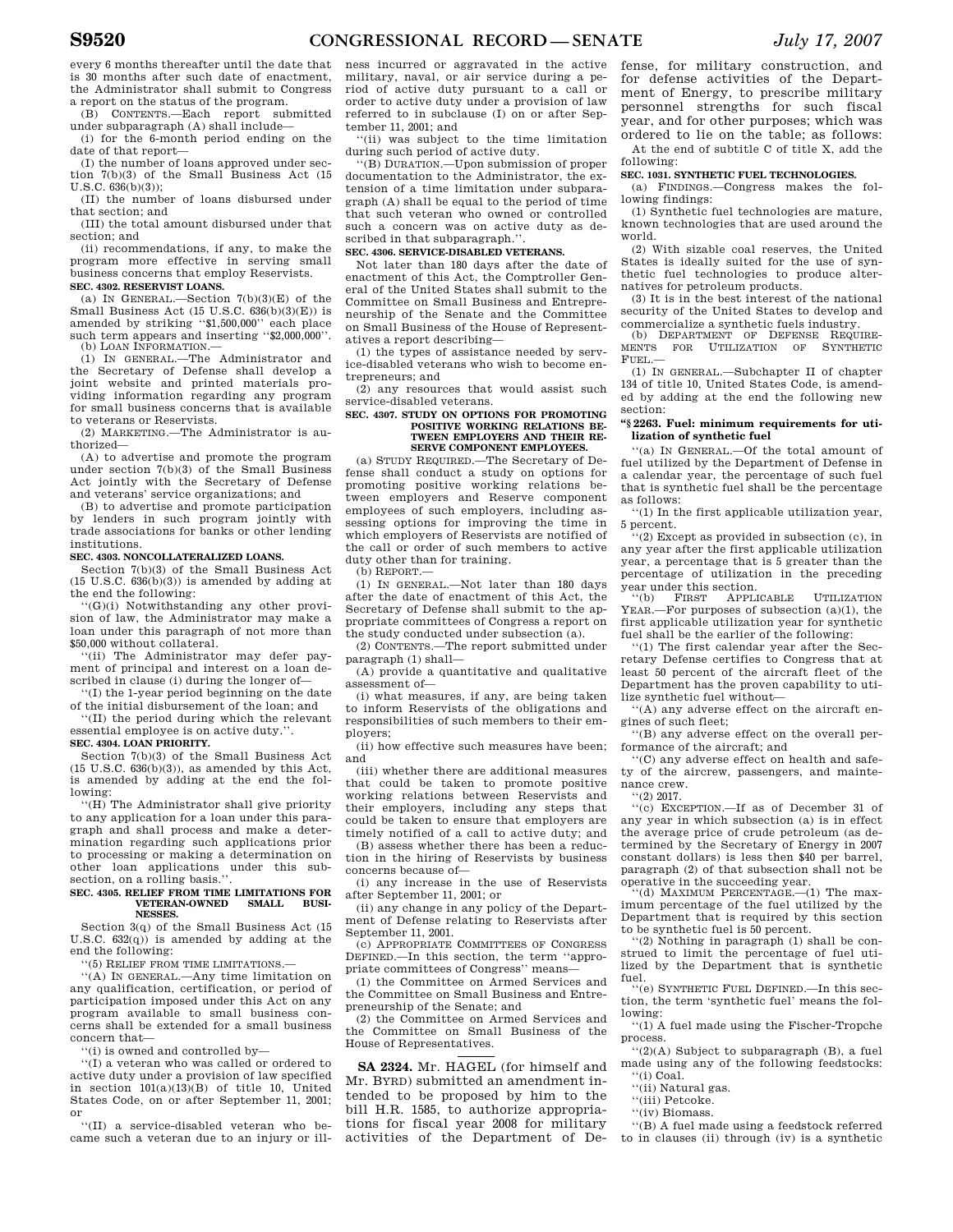fuel only if the British thermal unit (Btu)content per gallon of the fuel so made is equal to or greater than the British thermal unit content per gallon of synthetic fuel made using coal as a feedstock.

''(3) Any other fuel jointly specified by the Secretary of Defense and the Secretary of Energy for purposes of this section but only if the British thermal unit content per gallon of the fuel so specified is equal to or greater than the British thermal unit content per gallon of synthetic fuel made using coal as a feedstock in a Fischer-Tropche process.'

(2) CLERICAL AMENDMENT.—The table of section at the beginning of subchapter II of such chapter is amended by adding at the end the following new item:

''2263. Fuel: minimum requirements for utilization of synthetic fuel.''.

(c) COMMERCIAL AIRCRAFT STUDY.—

(1) IN GENERAL.—The Secretary of Defense shall, in consultation with the Secretary of Energy and the Administrator of the Federal Aviation Administration, conduct a study on aircraft engines and airframes for non-fighter aircraft, including commercial aircraft, to determine the quantity of fuel produced using synthetic fuel technology that may be used without compromising health, safety, or longevity of such engines and airframes, including an analysis of any environmental benefits from using the fuel.

(2) REPORT.—Not later than 180 days after the date of the completion of the study under paragraph (1), the Secretary of Defense shall submit to Congress a report that describes—

(A) the results of the study; and

(B) any recommendations of the Secretary of Defense.

(d) SYNTHETIC FUEL DEFINED.—In this section, the term ''synthetic fuel'' has the meaning given that term in section 2263(e) of title 10, United States Code (as added by subsection (b)).

**SA 2325.** Mr. BAUCUS (for himself and Mr. TESTER) submitted an amendment intended to be proposed by him to the bill H.R. 1585, to authorize appropriations for fiscal year 2008 for military activities of the Department of Defense, for military construction, and for defense activities of the Department of Energy, to prescribe military personnel strengths for such fiscal year, and for other purposes; which was ordered to lie on the table; as follows:

At the end of subtitle C of title X, add the following:

#### **SEC. 1031. LIMITATIONS ON REMOVAL OF MIS-SILES FROM THE 564TH MISSILE**  SQUADRON.

Not more than 40 missiles may be removed from the 564th Missile Squadron until the later of the following dates:

(1) The date of the submittal to Congress of a report by the Department of Defense that identifies additional missions (including additional missions for any of the Armed Forces) that could be located at Malmstrom Air Force Base, Montana.

(2) December 31, 2008.

**SA 2326.** Mr. CARDIN (for himself, Mr. BIDEN, Mr. STEVENS, Mr. BAYH, Mrs. CLINTON, Ms. MIKULSKI, Ms. MUR-KOWSKI, Mr. KERRY, Mr. VITTER, Mr. ISAKSON, Mr. LAUTENBERG, and Mr. KENNEDY) submitted an amendment intended to be proposed by him to the bill H.R. 1585, to authorize appropriations for fiscal year 2008 for military activities of the Department of De-

fense, for military construction, and for defense activities of the Department of Energy, to prescribe military personnel strengths for such fiscal year, and for other purposes; which was ordered to lie on the table; as follows:

At the end of subtitle E of title X, add the following:

#### **SEC. 1070. GRANT OF FEDERAL CHARTER TO KO-REAN WAR VETERANS ASSOCIATION, INCORPORATED.**

(a) GRANT OF CHARTER.—Part B of subtitle II of title 36, United States Code, is amended—

(1) by striking the following:

**''CHAPTER 1201—[RESERVED]'';** 

and

(2) by inserting after chapter 1103 the following new chapter:

### **''CHAPTER 1201—KOREAN WAR VETERANS ASSOCIATION, INCORPORATED**

**''Sec.** 

- ''120101. Organization.
- ''120102. Purposes.
- ''120103. Membership.
- ''120104. Governing body.

''120105. Powers.

''120106. Restrictions.

''120107. Tax-exempt status required as condition of charter.

''120108. Records and inspection.

''120109. Service of process.

''120110. Liability for acts of officers and agents.

''120111. Annual report.

# ''120112. Definition.

**''§ 120101. Organization** 

''(a) FEDERAL CHARTER.—Korean War Veterans Association, Incorporated (in this chapter, the 'corporation'), a nonprofit organization that meets the requirements for a veterans service organization under section 501(c)(19) of the Internal Revenue Code of 1986 and that is organized under the laws of the State of New York, is a federally chartered corporation.

''(b) EXPIRATION OF CHARTER.—If the corporation does not comply with the provisions of this chapter, the charter granted by subsection (a) shall expire.

# **''§ 120102. Purposes**

''The purposes of the corporation are those provided in the articles of incorporation of the corporation and shall include the following:

''(1) To organize as a veterans service organization in order to maintain a continuing interest in the welfare of veterans of the Korean War, and rehabilitation of the disabled veterans of the Korean War to include all that served during active hostilities and subsequently in defense of the Republic of Korea, and their families.

''(2) To establish facilities for the assistance of all veterans and to represent them in their claims before the Department of Veterans Affairs and other organizations without charge.

''(3) To perpetuate and preserve the comradeship and friendships born on the field of battle and nurtured by the common experience of service to the United States during the time of war and peace.

''(4) To honor the memory of the men and women who gave their lives so that the United States and the world might be free and live by the creation of living memorial, monuments, and other forms of additional educational, cultural, and recreational facilities.

''(5) To preserve for the people of the United States and posterity of such people the great and basic truths and enduring principles upon which the United States was founded.

#### **''§ 120103. Membership**

''Eligibility for membership in the corporation, and the rights and privileges of members of the corporation, are as provided in the bylaws of the corporation.

# **''§ 120104. Governing body**

''(a) BOARD OF DIRECTORS.—The composition of the board of directors of the corporation, and the responsibilities of the board, are as provided in the articles of incorporation of the corporation.

''(b) OFFICERS.—The positions of officers of the corporation, and the election of the officers, are as provided in the articles of incorporation.

#### **''§ 120105. Powers**

''The corporation has only those powers provided in its bylaws and articles of incorporation filed in each State in which it is incorporated.

#### **''§ 120106. Restrictions**

''(a) STOCK AND DIVIDENDS.—The corporation may not issue stock or declare or pay a dividend.

''(b) POLITICAL ACTIVITIES.—The corporation, or a director or officer of the corporation as such, may not contribute to, support, or participate in any political activity or in any manner attempt to influence legislation.

''(c) LOAN.—The corporation may not make a loan to a director, officer, or employee of the corporation.

''(d) CLAIM OF GOVERNMENTAL APPROVAL OR AUTHORITY.—The corporation may not claim congressional approval, or the authority of the United States, for any activity of the corporation.

''(e) CORPORATE STATUS.—The corporation shall maintain its status as a corporation incorporated under the laws of the State of New York.

# **''§ 120107. Tax-exempt status required as condition of charter**

''If the corporation fails to maintain its status as an organization exempt from taxation under the Internal Revenue Code of 1986, the charter granted under this chapter shall terminate.

#### **''§ 120108. Records and inspection**

''(a) RECORDS.—The corporation shall keep—

''(1) correct and complete records of account;

''(2) minutes of the proceedings of the members, board of directors, and committees of the corporation having any of the authority of the board of directors of the corporation; and

''(3) at the principal office of the corporation, a record of the names and addresses of the members of the corporation entitled to vote on matters relating to the corporation.

''(b) INSPECTION.—A member entitled to vote on any matter relating to the corporation, or an agent or attorney of the member, may inspect the records of the corporation for any proper purpose, at any reasonable time.

# **''§ 120109. Service of process**

''The corporation shall have a designated agent in the District of Columbia to receive service of process for the corporation. Notice to or service on the agent is notice to or service on the corporation.

# **''§ 120110. Liability for acts of officers and agents**

''The corporation is liable for any act of any officer or agent of the corporation acting within the scope of the authority of the corporation.

# **''§ 120111. Annual report**

''The corporation shall submit to Congress an annual report on the activities of the corporation during the preceding fiscal year.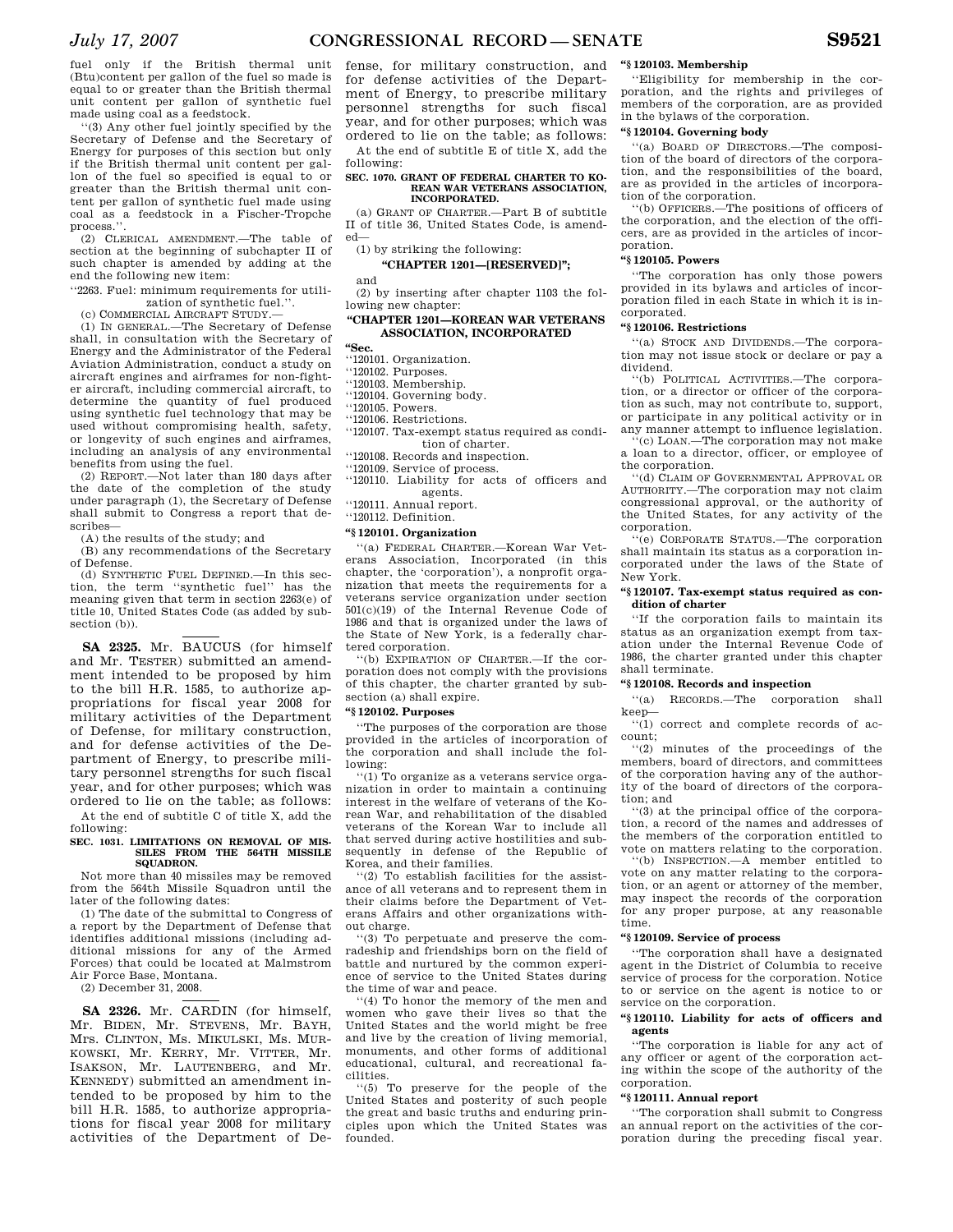The report shall be submitted at the same time as the report of the audit required by section 10101(b) of this title. The report may not be printed as a public document.

# **''§ 120112. Definition**

''For purposes of this chapter, the term 'State' includes the District of Columbia and the territories and possessions of the United States."

(b) CLERICAL AMENDMENT.—The item relating to chapter 1201 in the table of chapters at the beginning of subtitle II of title 36, United States Code, is amended to read as follows:

**''1201. Korean War Veterans Association, Incorporated** ................ **120101''.** 

**SA 2327.** Mr. KENNEDY proposed an amendment to the bill H.R. 2669, to provide for reconciliation pursuant to section 601 of the concurrent resolution on the budget for fiscal year 2008; as follows:

Strike all after the enacting clause and insert the following:

### **SECTION 1. SHORT TITLE; REFERENCES.**

(a) SHORT TITLE.—This Act may be cited as the ''Higher Education Access Act of 2007''.

(b) REFERENCES.—Except as otherwise expressly provided, whenever in this Act an amendment or repeal is expressed in terms of an amendment to, or repeal of, a section or other provision, the reference shall be considered to be made to a section or other provision of the Higher Education Act of 1965 (20 U.S.C. 1001 et seq.).

### **TITLE I—GRANTS TO STUDENTS IN AT-TENDANCE AT INSTITUTIONS OF HIGH-ER EDUCATION**

# **SEC. 101. TUITION SENSITIVITY.**

(a) AMENDMENT.—Section 401(b) (20 U.S.C. 1070a(b)) is amended by striking paragraph (3).

(b) AUTHORIZATION AND APPROPRIATION OF FUNDS.—There is authorized to be appropriated, and there is appropriated, out of any money in the Treasury not otherwise appropriated, for the Department of Education to carry out the amendment made by subsection (a), \$5,000,000 for fiscal year 2008. **SEC. 102. PROMISE GRANTS.** 

(a) AMENDMENT.—Subpart 1 of part A of title IV (20 U.S.C. 1070a et seq.) is amended by adding at the end the following:

# **''SEC. 401B. PROMISE GRANTS.**

''(a) GRANTS.—

''(1) IN GENERAL.—From amounts appropriated under subsection (e) for a fiscal year and subject to subsection (b), the Secretary shall award grants to students in the same manner as the Secretary awards Federal Pell Grants to students under section 401, except that—

''(A) at the beginning of each award year, the Secretary shall establish a maximum and minimum award level based on amounts made available under subsection (e);

''(B) the Secretary shall only award grants under this section to students eligible for a Federal Pell Grant for the award year; and

''(C) when determining eligibility for the awards under this section, the Secretary shall consider only those students who submitted a Free Application for Federal Student Aid or other common reporting form under section 483 as of July 1 of the award year for which the determination is made.

''(2) STUDENTS WITH THE GREATEST NEED.— The Secretary shall ensure grants are awarded under this section to students with the greatest need as determined in accordance with section 471.

''(b) COST OF ATTENDANCE LIMITATION.—A grant awarded under this section for an award year shall be awarded in an amount that does not exceed—

''(1) the student's cost of attendance for the award year; less

''(2) an amount equal to the sum of—

''(A) the expected family contribution for the student for the award year; and

''(B) any Federal Pell Grant award received by the student for the award year.

''(c) SUPPLEMENT NOT SUPPLANT.—Grants awarded from funds made available under subsection (e) shall be used to supplement, and not supplant, other Federal, State, or institutional grant funds.

''(d) USE OF EXCESS FUNDS.—

''(1) FIFTEEN PERCENT OR LESS.—If, at the end of a fiscal year, the funds available for making grant payments under this section exceed the amount necessary to make the grant payments required under this section to eligible students by 15 percent or less, then all of the excess funds shall remain available for making grant payments under this section during the next succeeding fiscal year.

 $''(2)$  MORE THAN FIFTEEN PERCENT  $\Box$  If at the end of a fiscal year, the funds available for making grant payments under this section exceed the amount necessary to make the grant payments required under this section to eligible students by more than 15 percent, then all of such funds shall remain available for making such grant payments but grant payments may be made under this paragraph only with respect to awards for that fiscal year.

''(e) AUTHORIZATION AND APPROPRIATION OF FUNDS.—

''(1) IN GENERAL.—There are authorized to be appropriated, and there are appropriated, out of any money in the Treasury not otherwise appropriated, for the Department of Education to carry out this section—

''(A) \$2,620,000,000 for fiscal year 2008;

''(B) \$3,040,000,000 for fiscal year 2009;

''(C) \$3,460,000,000 for fiscal year 2010;

''(D) \$3,900,000,000 for fiscal year 2011;

''(E) \$4,020,000,000 for fiscal year 2012;

''(F) \$10,000,000 for fiscal year 2013; and

''(G) \$3,200,000,000 for each of the fiscal years 2014 through 2017.

''(2) AVAILABILITY OF FUNDS.—Funds appropriated under paragraph (1) for a fiscal year shall remain available through the last day of the fiscal year immediately succeeding the fiscal year for which the funds are appropriated.

(b) EFFECTIVE DATE.—The amendment made by subsection (a) shall take effect on July 1, 2008.

# **TITLE II—STUDENT LOAN BENEFITS, TERMS, AND CONDITIONS**

**SEC. 201. DEFERMENTS.** 

(a) FISL.—Section 427(a)(2)(C)(iii) (20 U.S.C.  $1077(a)(2)(C)(iii)$  is amended by strik-

ing ''3 years'' and inserting ''6 years''<br>(b) INTEREST SUBSIDIES. SUBSIDIES.-Section  $428(b)(1)(M)(iv)$  (20 U.S.C. 1078(b)(1)(M)(iv)) is amended by striking ''3 years'' and inserting ''6 years''.

 $(c)$  DIRECT LOANS.—Section  $455(f)(2)(D)$   $(20)$ U.S.C.  $1087e(f)(2)(D)$  is amended by striking

"3 years" and inserting "6 years".<br>
(d) PERKINS.—Section  $464(c)(2)(A)(iv)$  (20 U.S.C.  $1087d(d(c)(2)(A)(iv))$  is amended by

striking ''3 years'' and inserting ''6 years''. (e) EFFECTIVE DATE AND APPLICABILITY.— The amendments made by this section shall take effect on July 1, 2008, and shall only apply with respect to the loans made to a borrower of a loan under title IV of the Higher Education Act of 1965 who obtained the borrower's first loan under such title prior to October 1, 2012.

#### **SEC. 202. STUDENT LOAN DEFERMENT FOR CER-TAIN MEMBERS OF THE ARMED FORCES.**

(a) FEDERAL FAMILY EDUCATION LOANS.— Section  $428(b)(1)(M)(iii)$  (20 U.S.C.  $1078(b)(1)(M)(iii)$ ) is amended-

(1) in the matter preceding subclause (I), by striking ''not in excess of 3 years'';

(2) in subclause (II), by striking ''; or'' and inserting a comma; and

(3) by adding at the end the following:

''and for the 180-day period following the demobilization date for the service described in subclause (I) or (II); or''.

(b) DIRECT LOANS.—Section  $455(f)(2)(C)$  (20 U.S.C.  $1087e(f)(2)(C)$ ) is amended-

(1) in the matter preceding clause (i), by striking ''not in excess of 3 years'';

(2) in clause (ii), by striking ''; or'' and inserting a comma; and

(3) by adding at the end the following:

''and for the 180-day period following the demobilization date for the service described in clause (i) or (ii); or".<br>(c) PERKINS

(c) PERKINS LOANS.—Section  $464(c)(2)(A)(iii)$  (20 U.S.C. 1087dd(c)(2)(A)(iii)) is amended—

(1) in the matter preceding subclause (I), by striking ''not in excess of 3 years'';

(2) in subclause (II), by striking the semicolon and inserting a comma; and

(3) by adding at the end the following:

''and for the 180-day period following the demobilization date for the service described in subclause (I) or  $(II)$ ;".

(d) APPLICABILITY.—Section 8007(f) of the Higher Education Reconciliation Act of 2005 (20 U.S.C. 1078 note) is amended by striking ''loans for which'' and all that follows through the period at the end and inserting ''all loans under title IV of the Higher Education Act of 1965."

(e) EFFECTIVE DATE.—The amendments made by this section shall take effect on July 1, 2008.

# **SEC. 203. INCOME-BASED REPAYMENT PLANS.**

(a) FFEL.—Section 428 (as amended by sections 201(b) and 202(a)) (20 U.S.C. 1078) is further amended—

 $(1)$  in subsection  $(b)$ -

(A) in paragraph (1)—

(i) in subparagraph (D), by striking ''income contingent'' and inserting ''incomebased''; and

(ii) in subparagraph  $(E)(i)$ , by striking "income-sensitive'' and inserting ''incomebased''; and

(B) by striking clause (iii) of paragraph (9)(A) and inserting the following:

''(iii) an income-based repayment plan, with parallel terms, conditions, and benefits as the income-based repayment plan described in subsections (e) and  $(d)(1)(D)$  of section 455, except that—

''(I) the plan described in this clause shall not be available to a borrower of an excepted PLUS loan (as defined in section  $455(e)(10)$ ) or of a loan made under 428C that includes an excepted PLUS loan;

''(II) in lieu of the process of obtaining Federal income tax returns and information from the Internal Revenue Service, as described in section  $455(e)(1)$ , the borrower shall provide the lender with a copy of the Federal income tax return and return information for the borrower (and, if applicable, the borrower's spouse) for the purposes described in section 455(e)(1), and the lender shall determine the repayment obligation on the loan, in accordance with the procedures developed by the Secretary;

''(III) in lieu of the requirements of section 455(e)(3), in the case of a borrower who chooses to repay a loan made, insured, or guaranteed under this part pursuant to incomebased repayment and for whom the adjusted gross income is unavailable or does not reasonably reflect the borrower's current income, the borrower shall provide the lender with other documentation of income that the Secretary has determined is satisfactory for similar borrowers of loans made under part D;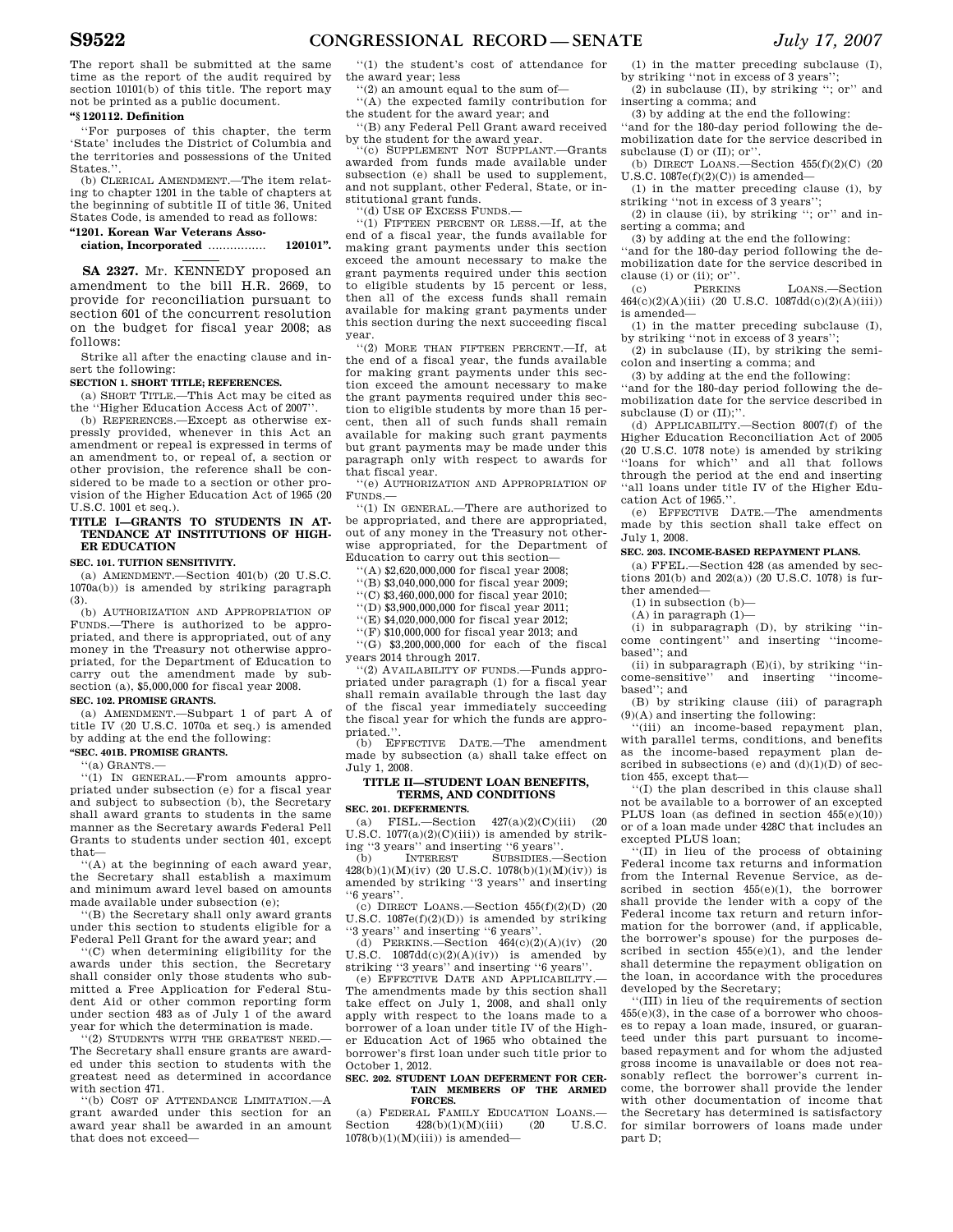''(IV) the Secretary shall pay any interest due and not paid for under the repayment schedule described in section 455(e)(4) for a loan made, insured, or guaranteed under this part in the same manner as the Secretary pays any such interest under section 455(e)(6) for a Federal Direct Stafford Loan;

''(V) the Secretary shall assume the obligation to repay an outstanding balance of principal and interest due on all loans made, insured, or guaranteed under this part (other than an excepted PLUS Loan or a loan under section 428C that includes an excepted PLUS loan), for a borrower who satisfies the requirements of subparagraphs (A) and (B) of section 455(e)(7), in the same manner as the Secretary cancels such outstanding balance under section 455(e)(7); and

''(VI) in lieu of the notification requirements under section  $455(e)(8)$ , the lender shall notify a borrower of a loan made, insured, or guaranteed under this part who chooses to repay such loan pursuant to income-based repayment of the terms and conditions of such plan, in accordance with the procedures established by the Secretary, including notification that—

''(aa) the borrower shall be responsible for providing the lender with the information necessary for documentation of the borrower's income, including income information for the borrower's spouse (as applicable); and

''(bb) if the borrower considers that special circumstances warrant an adjustment, as described in section  $455(e)(8)(B)$ , the borrower may contact the lender, and the lender shall determine whether such adjustment is appropriate, in accordance with the criteria established by the Secretary; and'';

 $(2)$  in subsection  $(e)$ 

(A) in the subsection heading, by striking ''INCOME-SENSITIVE'' and inserting ''INCOME-BASED'';

(B) in paragraph (1)—

(i) by striking "income-sensitive repay-<br>ment" and inserting "income-based repayand inserting "income-based repayment''; and

(ii) by inserting ''and for the public service loan forgiveness program under section 455(m), in accordance with section  $428C(b)(5)$ " before the semicolon; and

(C) in paragraphs (2) and (3), by striking ''income-sensitive'' each place the term occurs and inserting ''income-based''; and

 $(3)$  in subsection  $(m)$ -

(A) in the subsection heading, by striking ''INCOME CONTINGENT'' and inserting ''IN-COME-BASED'';

(B) in paragraph (1), by striking ''income contingent repayment plan'' and all that follows through the period at the end and inserting ''income-based repayment plan as described in subsection  $(b)(9)(A)(iii)$  and section  $455(d)(1)(D)$ .": and

(C) in the paragraph heading of paragraph (2), by striking ''INCOME CONTINGENT'' and inserting ''INCOME-BASED''.

(b) CONSOLIDATION LOANS.—Section 428C (20  $U.S.C. 1078-3)$  is amended-

(1) in subsection  $(a)(3)(B)(i)(V)$ , by striking ''for the purposes of obtaining an income contingent repayment plan,'' and inserting ''for the purpose of using the public service loan forgiveness program under section  $455(m)$ ,";

 $(2)$  in subsection  $(b)(5)$ —

(A) in the first sentence, by striking '', or is unable to obtain a consolidation loan with income-sensitive repayment terms acceptable to the borrower from such a lender,'' and inserting '', or chooses to obtain a consolidation loan for the purposes of using the public service loan forgiveness program offered under section 455(m),''; and

(B) in the second sentence, by striking ''income contingent repayment under part D of

this title'' and inserting ''income-based repayment''; and

 $(3)$  in subsection  $(c)$ -

 $(A)$  in paragraph  $(2)(A)$ —

(i) in the first sentence, by striking ''of graduated or income-sensitive repayment schedules, established by the lender in accordance with the regulations of the Secretary.'' and inserting ''of graduated repayment schedules, established by the lender in accordance with the regulations of the Secretary, and income-based repayment schedules, established pursuant to regulations by the Secretary.''; and

(ii) in the second sentence, by striking ''Except as required'' and all that follows through ''subsection (b)(5),'' and inserting ''Except as required by such income-based repayment schedules,''; and

 $(B)$  in paragraph  $(3)(B)$ , by striking "income contingent repayment offered by the Secretary under subsection (b)(5)" and inserting "income-based repayment"

(c) DIRECT LOANS.—Section 455 (as amended by sections  $201(c)$  and  $202(b)$ ) (20 U.S.C. 1087e) is further amended—

 $(1)$  in subsection  $(d)$ —

 $(A)$  in paragraph  $(1)(D)$ —

(i) by striking ''income contingent repayment plan'' and inserting ''income-based repayment plan''; and

(ii) by striking ''a Federal Direct PLUS loan'' and inserting ''an excepted PLUS loan or any Federal Direct Consolidation Loan that includes an excepted PLUS loan (as defined in subsection  $(e)(10)$ )''; and

(B) in paragraph (5)(B), by striking ''income contingent'' and inserting ''incomebased''; and

(2) in subsection (e)—

 $(A)$  in the subsection heading, by striking<br>INCOME CONTINGENT" and inserting "IN-''INCOME CONTINGENT'' COME-BASED'';

 $(B)$  in paragraphs  $(1)$ ,  $(2)$ , and  $(3)$ , by striking ''income contingent'' each place the term appears and inserting ''income-based''; (C) in paragraph (4)—

(i) by striking ''Income contingent'' and inserting ''Income-based''; and

(ii) by striking ''Secretary.'' and inserting ''Secretary, except that the monthly required payment under such schedule shall not exceed 15 percent of the result obtained by calculating the amount by which—

''(A) the borrower's adjusted gross income; exceeds

''(B) 150 percent of the poverty line applicable to the borrower's family size, as determined under section 673(2) of the Community Service Block Grant Act,

divided by 12.'';

(D) in paragraph (5), by striking ''income contingent'' and inserting ''income-based'';

(E) by redesignating paragraph (6) as paragraph (8);

(F) by inserting after paragraph (5) the following:

''(6) TREATMENT OF INTEREST.—In the case of a Federal Direct Stafford Loan, any interest due and not paid for under paragraph (2) shall be paid by the Secretary.

''(7) LOAN FORGIVENESS.—The Secretary shall cancel the obligation to repay an outstanding balance of principal and interest due on all loans made under this part, or assume the obligation to repay an outstanding balance of principal and interest due on all loans made, insured, or guaranteed under part B, (other than an excepted PLUS Loan, or any Federal Direct Consolidation Loan or loan under section 428C that includes an excepted PLUS loan) to a borrower who—

 $h(A)$  makes the election under this subsection or under section  $428(b)(9)(A)(iii)$ ; and

''(B) for a period of time prescribed by the Secretary not to exceed 25 years (including any period during which the borrower is in deferment due to an economic hardship de-

scribed in section 435(o)), meets 1 of the following requirements with respect to each payment made during such period:

''(i) Has made the payment under this subsection or section  $428(b)(9)(A)(iii)$ .

''(ii) Has made the payment under a standard repayment plan under section  $428(b)(9)(A)(i)$  or  $455(d)(1)(A)$ .

''(iii) Has made a payment that counted toward the maximum repayment period under income-sensitive repayment under section  $428(b)(9)(A)(iii)$  or income contingent repayment under section 455(d)(1)(D), as each such section was in effect on June 30, 2008.

''(iv) Has made a reduced payment of not less than the amount required under subsection (e), pursuant to a forbearance agreement under section  $428(c)(3)(A)(i)$  for a borrower described in  $428(c)(3)(A)(i)(II)$ .'';

(G) in the matter preceding subparagraph (A) of paragraph (8) (as redesignated by subparagraph (E)), by striking "income contingent'' and inserting ''income-based''; and

(H) by adding at the end the following:

''(9) RETURN TO STANDARD REPAYMENT.—A borrower who is repaying a loan made under this part pursuant to income-based repayment may choose, at any time, to terminate repayment pursuant to income-based repayment and repay such loan under the standard repayment plan.

''(10) DEFINITION OF EXCEPTED PLUS LOAN.— In this subsection, the term 'excepted PLUS loan' means a Federal Direct PLUS loan or a loan under section 428B that is made, insured, or guaranteed on behalf of a dependent student.''.

(d) CONFORMING AMENDMENTS AND TECH-NICAL CORRECTIONS.—The Act (20 U.S.C. 1001 et seq.) is further amended—

(1) in section  $427(a)(2)(H)$  (20 U.S.C.  $1077(a)(2)(H)$ 

(A) by striking ''or income-sensitive''; and (B) by inserting ''or income-based repayment schedule established pursuant to regulations by the Secretary'' before the semicolon at the end; and

(2) in section  $455(d)(1)(C)$  (20 U.S.C.  $1087e(d)(1)(C)$ , by striking ''428(b)(9)(A)(v)'' and inserting " $428(b)(9)(A)(iv)$ ".

(e) TRANSITION PROVISION.—A student who, as of June 30, 2008, elects to repay a loan under part B or part D of the Higher Education Act of 1965 (20 U.S.C. 1071 et seq., 1087a et seq.) through an income-sensitive repayment plan under section  $428(b)(9)(A)(iii)$  of such Act (20 U.S.C.  $1078(b)(9)(A)(iii)$ ) or an income contingent repayment plan under section  $455(d)(1)(D)$  of such Act (20 U.S.C.  $1087e(d)(1)(D)$  (as each such section was in effect on the day before the date of enactment of this Act) shall have the option to continue repayment under such section (as such section was in effect on such day), or may elect, beginning on July 1, 2008, to use the income-based repayment plan under section  $428(b)(9)(A)(iii)$  or  $455(d)(1)(D)$  (as applicable) of the Higher Education Act of 1965, as amended by this section.

(f) EFFECTIVE DATE AND APPLICABILITY.— The amendments made by this section shall take effect on July 1, 2008, and shall only apply with respect to a borrower of a loan under title IV of the Higher Education Act of 1965 who obtained the borrower's first loan under such title prior to October 1, 2012.

### **TITLE III—FEDERAL FAMILY EDUCATION LOAN PROGRAM**

#### **SEC. 301. REDUCTION OF LENDER INSURANCE PERCENTAGE.**

 $AMENDMENT. -Section 428(b)(1)(G)$  (20 U.S.C.  $1078(b)(1)(G)$  is amended-

(1) in the matter preceding clause (i), by striking ''insures 98 percent'' and inserting ''insures 97 percent'';

(2) in clause (i), by inserting ''and'' after the semicolon;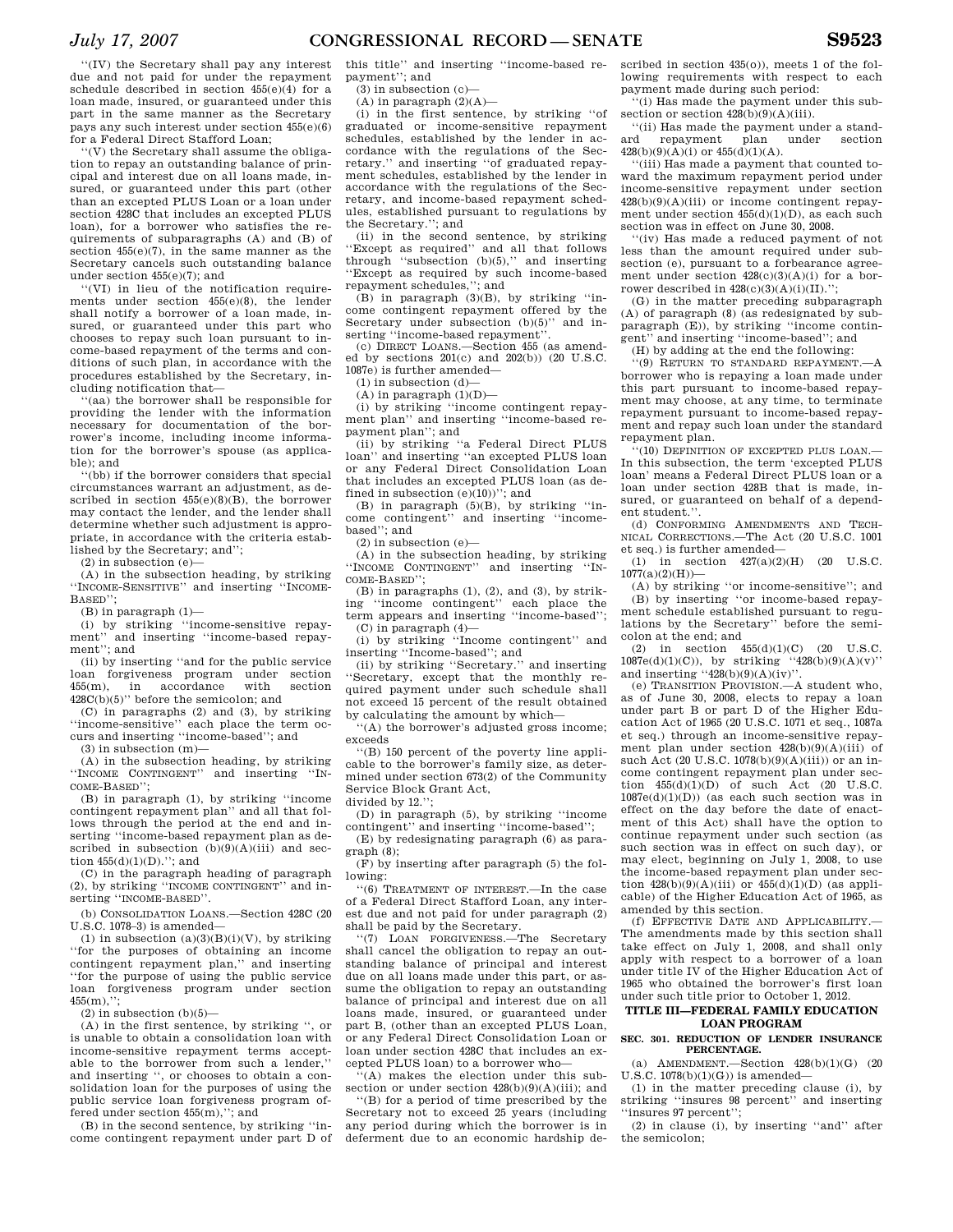(3) by striking clause (ii); and

(4) by redesignating clause (iii) as clause  $\frac{(\text{ii})}{(\text{b})}$ 

(b) EFFECTIVE DATE.—The amendment made by subsection (a) shall take effect with respect to loans made on or after October 1, 2007.

#### **SEC. 302. GUARANTY AGENCY COLLECTION RE-TENTION.**

Clause (ii) of section  $428(c)(6)(A)$  (20 U.S.C.  $1078(c)(6)(A)(ii)$  is amended to read as follows:

''(ii) an amount equal to 24 percent of such payments for use in accordance with section 422B, except that—

''(I) beginning October 1, 2003 and ending September 30, 2007, this subparagraph shall be applied by substituting '23 percent' for '24 percent'; and

''(II) beginning October 1, 2007, this subparagraph shall be applied by substituting '16 percent' for '24 percent'.''.

#### **SEC. 303. ELIMINATION OF EXCEPTIONAL PER-FORMER STATUS FOR LENDERS.**

(a) ELIMINATION OF STATUS.—Part B of title IV (20 U.S.C. 1071 et seq.) is amended by striking section 428I (20 U.S.C. 1078–9).

(b) CONFORMING AMENDMENTS.—Part B of title IV is further amended—

(1) in section  $428(c)(1)$  (20 U.S.C.  $1078(c)(1)$ ) (A) by striking subparagraph (D); and

(B) by redesignating subparagraphs (E) through (H) as subparagraphs (D) through (G), respectively; and

(2) in section 438(b)(5) (20 U.S.C. 1087– 1(b)(5)), by striking the matter following subparagraph (B).

(c) EFFECTIVE DATE.—The amendments made by subsections (a) and (b) shall take effect on October 1, 2007, except that section 428I of the Higher Education Act of 1965 (as in effect on the day before the date of enactment of this Act) shall apply to eligible lenders that received a designation under subsection (a) of such section prior to October 1, 2007, for the remainder of the year for which the designation was made.

# **SEC. 304. DEFINITIONS.**

(a) AMENDMENTS.—Section 435 (20 U.S.C. 1085) is amended—

 $(1)$  in subsection  $(0)(1)$ —

(A) in subparagraph (A)(ii), by striking ''100 percent of the poverty line for a family of 2'' and inserting ''150 percent of the poverty line applicable to the borrower's family size''; and

(B) in subparagraph (B)(ii), by striking ''to a family of two'' and inserting ''to the borrower's family size''; and

(2) by adding at the end the following:

'(p) ELIGIBLE NOT-FOR-PROFIT HOLDER.

''(1) DEFINITION OF ELIGIBLE NOT-FOR-PROFIT HOLDER.—The term 'eligible not-for-profit holder' means an eligible lender under subsection (d) (except for an eligible lender described in subsection  $(\mathrm{d})(1)(\mathrm{E}))$  that requests a special allowance payment under section  $438(b)(2)(I)(vi)(II)$  and that is-

''(A) a State of the United States, or a political subdivision thereof, or an authority, agency, or other instrumentality thereof (including such entities that are eligible to issue bonds described in section 1.103–1 of title 26, Code of Federal Regulations, or section 144(b) of the Internal Revenue Code of 1986);

''(B) an entity described in section 150(d)(2) of such Code that has not made the election described in section 150(d)(3) of such Code;

''(C) an entity described in section 501(c)(3) of such Code; or

''(D) a trustee acting as an eligible lender on behalf of an entity described in subparagraph (A), (B), or (C),

except that no entity described in subparagraph (A), (B), or (C) shall be owned or controlled in whole or in part by a for-profit entity.

''(2) PROHIBITION.—In the case of a loan for which the special allowance payment is calculated under section  $438(b)(2)(I)(vi)(II)$  and that is sold by the eligible not-for-profit holder holding the loan to a for-profit entity or to an entity that is not an eligible notfor-profit holder, the special allowance payment for such loan shall, beginning on the date of the sale, no longer be calculated under section  $438(b)(2)(I)(vi)(II)$  and shall be calculated under section  $438(b)(2)(I)(vi)(I)$  instead.

''(3) REGULATIONS.—Not later than 1 year after the date of enactment of the Higher Education Access Act of 2007, the Secretary shall promulgate regulations in accordance with the provisions of this subsection.'

(b) APPLICABILITY.—The amendment made by subsection (a)(1) shall only apply with respect to any borrower of a loan under title IV of the Higher Education Act of 1965 who obtained the borrower's first loan under such title prior to October 1, 2012.

# **SEC. 305. SPECIAL ALLOWANCES.**

(a) REDUCTION OF LENDER SPECIAL ALLOW-ANCE PAYMENTS.—Section 438(b)(2)(I) (20 U.S.C.  $1087-1(b)(2)(1)$  is amended-

(1) in clause (i), by striking ''(iii), and (iv)'' and inserting ''(iii), (iv), and (vi)''; and

(2) by adding at the end the following:

'(vi) REDUCTION FOR LOANS DISBURSED ON OR AFTER OCTOBER 1, 2007.—With respect to a loan on which the applicable interest rate is determined under section 427A(l) and for which the first disbursement of principal is made on or after October 1, 2007, the special allowance payment computed pursuant to this subparagraph shall be computed—

''(I) for loans held by an eligible lender not described in subclause (II)—

''(aa) by substituting '1.24 percent' for '1.74 percent' in clause (ii);

''(bb) by substituting '1.84 percent' for '2.34 percent' each place the term appears in this subparagraph;

''(cc) by substituting '1.84 percent' for '2.64 percent' in clause (iii); and

''(dd) by substituting '2.14 percent' for '2.64 percent' in clause (iv); and

''(II) for loans held by an eligible not-forprofit holder—

''(aa) by substituting '1.99 percent' for '2.34 percent' each place the term appears in this subparagraph;

''(bb) by substituting '1.39 percent' for '1.74 percent' in clause (ii);

''(cc) by substituting '1.99 percent' for '2.64 percent' in clause (iii); and

''(dd) by substituting '2.29 percent' for '2.64 percent' in clause (iv).

(b) INCREASED LOAN FEES FROM LENDERS. Paragraph (2) of section 438(d) (20 U.S.C.  $1087-1(d)(2)$  is amended to read as follows:

''(2) AMOUNT OF LOAN FEES.—The amount of the loan fee which shall be deducted under paragraph (1), but which may not be collected from the borrower, shall be equal to 1.0 percent of the principal amount of the loan with respect to any loan under this part for which the first disbursement was made on or after October 1, 2007."

#### **TITLE IV—WILLIAM D. FORD FEDERAL DIRECT LOAN PROGRAM**

#### **SEC. 401. LOAN FORGIVENESS FOR PUBLIC SERV-ICE EMPLOYEES.**

Section 455 (as amended by sections 201(c), 202(b), and 203(c)) (20 U.S.C. 1087e) is further amended by adding at the end the following: ''(m) REPAYMENT PLAN FOR PUBLIC SERVICE EMPLOYEES.—

''(1) IN GENERAL.—The Secretary shall cancel the balance of interest and principal due, in accordance with paragraph (2), on any eligible Federal Direct Loan not in default for an eligible borrower who—

 $f(A)$  has made 120 monthly payments on the Federal Direct Loan after October 1, 2007, pursuant to any combination of—

''(i) payments under an income-based repayment plan under section 455(d)(1)(D);

''(ii) payments under a standard repayment plan under section 455(d)(1)(A); or

''(iii) monthly payments under a repayment plan under section 455(d)(1) of not less than the monthly amount calculated under section  $455(d)(1)(A)$ ; and

''(B)(i) is employed in a public service job at the time of such forgiveness; and

''(ii) has been employed in a public service job during the period in which the borrower makes each of the 120 payments described in subparagraph (A).

''(2) LOAN CANCELLATION AMOUNT.—After the conclusion of the employment period described in paragraph (1), the Secretary shall cancel the obligation to repay, for each year during such period described in paragraph  $(1)(B)(ii)$  for which the eligible borrower submits documentation to the Secretary that the borrower's annual adjusted gross income or annual earnings were less than or equal to \$65,000, 1⁄10 of the amount of the balance of principal and interest due as of the time of such cancellation, on the eligible Federal Direct Loans made to the borrower under this part.

''(3) DEFINITIONS.—In this subsection:

''(A) ELIGIBLE BORROWER.—The term 'eligible borrower' means a borrower who submits documentation to the Secretary that the borrower's annual adjusted gross income or annual earnings is less than or equal to \$65,000.

''(B) ELIGIBLE FEDERAL DIRECT LOAN.—The term 'eligible Federal Direct Loan' means a Federal Direct Stafford Loan, Federal Direct PLUS Loan, Federal Direct Unsubsidized Loan, or a Federal Direct Consolidation Loan if such consolidation loan was obtained by the borrower under section 428C(b)(5) or in accordance with section  $428C(a)(3)(B)(i)(V)$ .

''(C) PUBLIC SERVICE JOB.—In this paragraph, the term 'public service job' means—

''(i) a full-time job in public emergency management, government, public safety, public law enforcement, public health, public education, public early childhood education, public child care, social work in a public child or family service agency, public services for individuals with disabilities, public services for the elderly, public interest legal services (including prosecution or public defense), public library sciences, public school library sciences, or other public school-based services; or

''(ii) teaching as a full-time faculty member at a Tribal College or University as defined in section  $316(b)$ .

#### **SEC. 402. UNIT COST CALCULATION FOR GUAR-ANTY AGENCY ACCOUNT MAINTE-NANCE FEES.**

Section 458(b) (20 U.S.C. 1087h(b)) is amended—

(1) by striking ''Account'' and inserting the following:

''(1) FOR FISCAL YEARS 2006 AND 2007.—For each of the fiscal years 2006 and 2007, account''; and

(2) by adding at the end the following:

''(2) FOR FISCAL YEAR 2008 AND SUCCEEDING FISCAL YEARS.—

''(A) IN GENERAL.—For fiscal year 2008 and each succeeding fiscal year, the Secretary shall calculate the account maintenance fees payable to guaranty agencies under subsection (a)(3), on a per-loan cost basis in accordance with subparagraph (B).

''(B) AMOUNT DETERMINATION.—To determine the amount that shall be paid under subsection (a)(3) per outstanding loan guaranteed by a guaranty agency for fiscal year 2008 and succeeding fiscal years, the Secretary shall—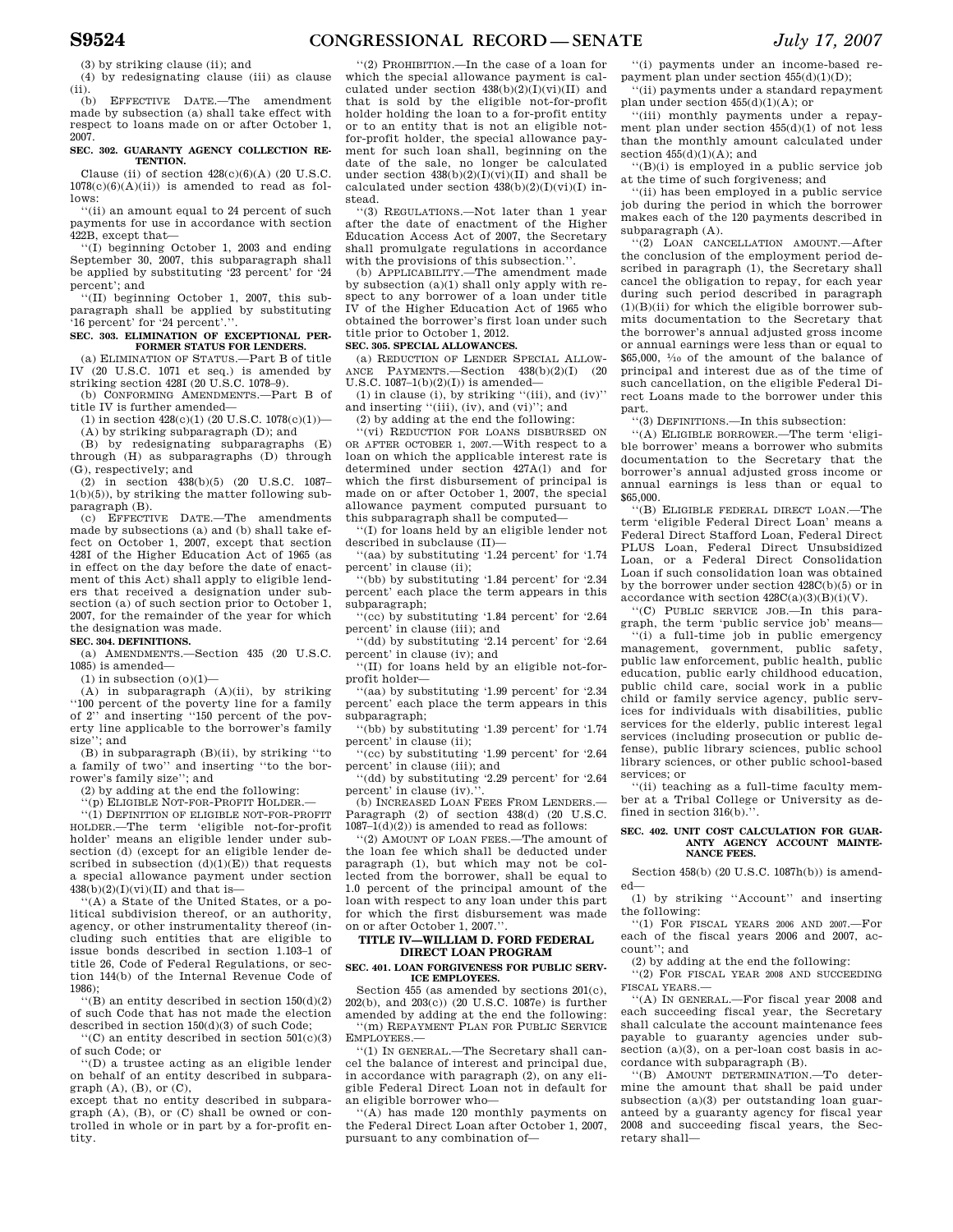''(i) establish the per-loan cost basis amount by dividing the total amount of account maintenance fees paid under subsection (a)(3) for fiscal year 2006 by the number of loans under part B that were outstanding for that fiscal year; and

''(ii) for subsequent fiscal years, adjust the amount determined under clause (i) as the Secretary determines necessary to account for inflation."

# **TITLE V—FEDERAL PERKINS LOANS**

**SEC. 501. DISTRIBUTION OF LATE COLLECTIONS.**  Section 466(b) (20 U.S.C. 1087ff(b)) is amended by striking ''March 31, 2012'' and inserting

# ''September 30, 2012''.

# **TITLE VI—NEED ANALYSIS**

**SEC. 601. SUPPORT FOR WORKING STUDENTS.** 

(a) DEPENDENT STUDENTS.—Subparagraph (D) of section 475(g)(2) (20 U.S.C.  $1087oo(g)(2)(D)$ ) is amended to read as follows:

''(D) an income protection allowance of the following amount (or a successor amount prescribed by the Secretary under section 478):

''(i) for academic year 2009–2010, \$3,750;

''(ii) for academic year 2010–2011, \$4,500; ''(iii) for academic year 2011–2012, \$5,250; and

''(iv) for academic year 2012–2013, \$6,000;''.

(b) INDEPENDENT STUDENTS WITHOUT DE-PENDENTS OTHER THAN A SPOUSE.—Clause (iv) of section  $476(b)(1)(A)$  (20 U.S.C.  $476(b)(1)(A)$  $1087\mathrm{pp(b)}(1)(\mathrm{A})(\mathrm{iv}))$  is amended to read as follows:

''(iv) an income protection allowance of the following amount (or a successor amount prescribed by the Secretary under section 478):

''(I) for single or separated students, or married students where both are enrolled pursuant to subsection (a)(2)—

''(aa) for academic year 2009–2010, \$7,000;

''(bb) for academic year 2010–2011, \$7,780;

''(cc) for academic year 2011–2012, \$8,550; and

''(dd) for academic year 2012–2013, \$9,330; and ''(II) for married students where 1 is en-

rolled pursuant to subsection (a)(2)—

''(aa) for academic year 2009–2010, \$11,220; ''(bb) for academic year 2010–2011, \$12,460;

''(cc) for academic year 2011–2012, \$13,710; and

''(dd) for academic year 2012–2013, \$14,960;''.

(c) INDEPENDENT STUDENTS WITH DEPEND-ENTS OTHER THAN A SPOUSE.—Paragraph (4) of section  $477(b)$  (20 U.S.C.  $1087qq(b)(4)$ ) is amended to read as follows:

''(4) INCOME PROTECTION ALLOWANCE.—The income protection allowance is determined by the tables described in subparagraphs (A) through (D) (or a successor table prescribed by the Secretary under section 478).

''(A) ACADEMIC YEAR 2009–2010.—For academic year 2009–2010, the income protection allowance is determined by the following table:

|  | "Income Protection Allowance" |  |
|--|-------------------------------|--|
|--|-------------------------------|--|

| Family Size | Number in College                                |                                                  |                                        |                              |                    |
|-------------|--------------------------------------------------|--------------------------------------------------|----------------------------------------|------------------------------|--------------------|
|             |                                                  |                                                  |                                        |                              |                    |
| ∠           | \$17,720<br>22,060<br>27,250<br>32,150<br>37,600 | \$14,690<br>19,050<br>24,220<br>29,120<br>34,570 | \$16,020<br>21,210<br>26,100<br>31,570 | \$18,170<br>23,070<br>28,520 | \$20,060<br>25,520 |

NOTE: For each additional family member, add \$4,240. For each additional college student, subtract \$3,020.

''(B) ACADEMIC YEAR 2010–2011.—For academic year 2010–2011, the income protection allowance is determined by the following table:

# ''Income Protection Allowance

| Family Size |                                                  |                                                  | Number in College                      |                              |                    |
|-------------|--------------------------------------------------|--------------------------------------------------|----------------------------------------|------------------------------|--------------------|
|             |                                                  |                                                  |                                        |                              |                    |
|             | \$19,690<br>24,510<br>30,280<br>35,730<br>41,780 | \$16,330<br>21,160<br>26,910<br>32,350<br>38,410 | \$17,800<br>23,560<br>29,000<br>35,080 | \$20,190<br>25,640<br>31.690 | \$22,290<br>28,350 |

NOTE: For each additional family member, add \$4,710. For each additional college student, subtract \$3,350.

''(C) ACADEMIC YEAR 2011–2012.—For academic year 2011–2012, the income protection allowance is determined by the following table:

# ''Income Protection Allowance

| Family Size | Number in College                                |                                                  |                                        |                              |                    |
|-------------|--------------------------------------------------|--------------------------------------------------|----------------------------------------|------------------------------|--------------------|
|             |                                                  |                                                  |                                        |                              |                    |
|             | \$21,660<br>26,960<br>33,300<br>39,300<br>45.950 | \$17,960<br>23,280<br>29,600<br>35,590<br>42,250 | \$19,580<br>25,920<br>31,900<br>38.580 | \$22,210<br>28,200<br>34.860 | \$24,520<br>31,190 |

NOTE: For each additional family member, add \$5,180. For each additional college student, subtract \$3,690.

''(D) ACADEMIC YEAR 2012–2013.—For academic year 2012–2013, the income protection allowance is determined by the following table:

# ''Income Protection Allowance

| Family Size | Number in College                                |                                                  |                                        |                              |                    |
|-------------|--------------------------------------------------|--------------------------------------------------|----------------------------------------|------------------------------|--------------------|
|             |                                                  |                                                  |                                        |                              |                    |
| ິ           | \$23,630<br>29,420<br>36,330<br>42,870<br>50,130 | \$19,590<br>25,400<br>32,300<br>38,820<br>46,100 | \$21,360<br>28,280<br>34,800<br>42,090 | \$24,230<br>30,770<br>38,030 | \$26,750<br>34,020 |

NOTE: For each additional family member, add \$5,660. For each additional college student, subtract \$4,020.''.

(d) UPDATED TABLES AND AMOUNTS.—Section 478(b) (20 U.S.C. 1087rr(b)) is amended— (1) by striking paragraph (1) and inserting the following:

''(1) REVISED TABLES.—

''(A) IN GENERAL.—For each academic year after academic year 2008–2009, the Secretary shall publish in the Federal Register a revised table of income protection allowances for the purpose of such sections, subject to subparagraphs (B) and (C).

''(B) TABLE FOR INDEPENDENT STUDENTS.—

''(i) ACADEMIC YEARS 2009–2010 THROUGH 2012– 2013.—For each of the academic years 2009– 2010 through 2012–2013, the Secretary shall not develop a revised table of income protection allowances under section 477(b)(4) and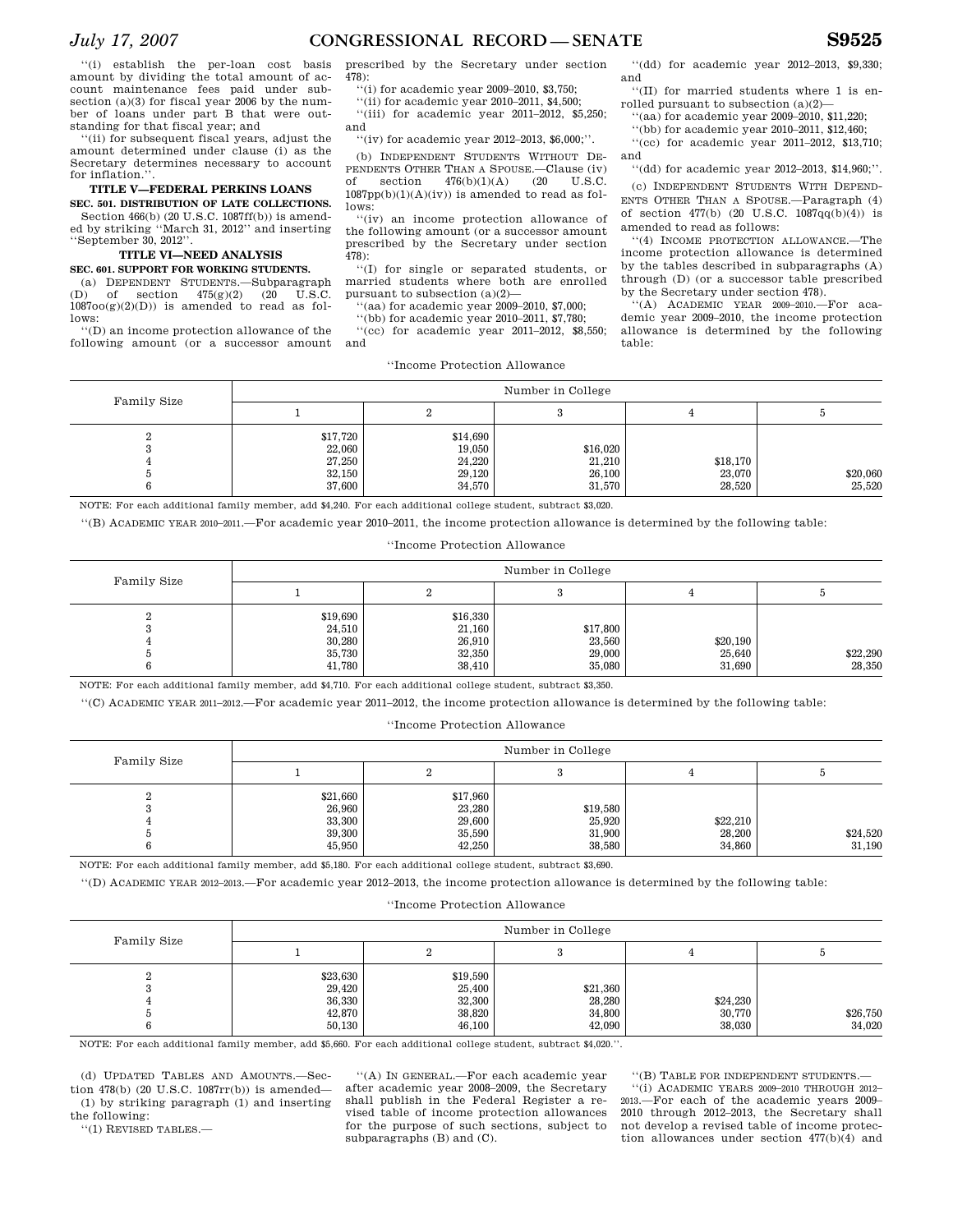the table specified for such academic year under subparagraphs (A) through (D) of such section shall apply.

''(ii) OTHER ACADEMIC YEARS.—For each academic year after academic year 2012–2013, the Secretary shall develop the revised table of income protection allowances by increasing each of the dollar amounts contained in the table of income protection allowances under section  $477(b)(4)(D)$  by a percentage equal to the estimated percentage increase in the Consumer Price Index (as determined by the Secretary) between December 2011 and the December next preceding the beginning of such academic year, and rounding the result to the nearest \$10.

''(C) TABLE FOR PARENTS.—For each academic year after academic year 2008–2009, the Secretary shall develop the revised table of income protection allowances under section 475(c)(4) by increasing each of the dollar amounts contained in the table by a percentage equal to the estimated percentage increase in the Consumer Price Index (as determined by the Secretary) between December 1992 and the December next preceding the beginning of such academic year, and rounding the result to the nearest \$10.''; and

(2) in paragraph (2), by striking ''shall be developed'' and all that follows through the period at the end and inserting ''shall be developed for each academic year after academic year 2012–2013, by increasing each of the dollar amounts contained in such section for academic year 2012–2013 by a percentage equal to the estimated percentage increase in the Consumer Price Index (as determined by the Secretary) between December 2011 and the December next preceding the beginning of such academic year, and rounding the result to the nearest \$10."

(e) EFFECTIVE DATE.—The amendments made by this section shall take effect on July 1, 2009.

#### **SEC. 602. AUTOMATIC ZERO IMPROVEMENTS.**

(a) IN GENERAL.—Section 479(c) (20 U.S.C.  $1087$ ss $(c)$ ) is amended—

(1) in paragraph  $(1)(B)$ , by striking "20,000" and inserting ''\$30,000''; and

(2) in paragraph (2)(B), by striking ''\$20,000'' and inserting ''\$30,000''.

(b) EFFECTIVE DATE.—The amendments made by this section shall take effect on July 1, 2009.

#### **SEC. 603. DISCRETION OF STUDENT FINANCIAL AID ADMINISTRATORS.**

The third sentence of section 479A(a) (20  $U.S.C. 1087tt(a)$  is amended-

(1) by inserting ''or an independent student'' after ''family member''; and

(2) by inserting ''a change in housing status that results in homelessness (as defined in section 103 of the McKinney-Vento Homeless Assistance Act),'' after ''under section 487,''.

#### **SEC. 604. DEFINITIONS.**

(a) IN GENERAL.  $-$ Section 480 (20 U.S.C. 1087vv) is amended—

 $(1)$  in subsection  $(a)(2)$ —

(A) by striking ''and no portion'' and inserting ''no portion''; and

(B) by inserting ''and no distribution from any qualified education benefit described in subsection (f)(3) that is not subject to Federal income tax," after "1986,";

 $(2)$  in subsection  $(d)$ —

(A) by redesignating paragraphs (1), (2), (3) through (6), and (7) as subparagraphs (A), (B), (D) through (G), and (I), respectively, and indenting appropriately;

(B) by striking "INDEPENDENT STUDENT. The term'' and inserting ''INDEPENDENT STU-DENT.—

''(1) DEFINITION.—The term'';

(C) by striking subparagraph (B) (as redesignated by subparagraph (A)) and inserting the following:

''(B) is an orphan, in foster care, or a ward of the court, or was in foster care or a ward of the court until the individual reached the age of 18;

''(C) is an emancipated minor or is in legal guardianship as determined by a court of competent jurisdiction in the individual's State of legal residence;'';

(D) in subparagraph (G) (as redesignated by subparagraph (A)), by striking ''or'' after the semicolon;

(E) by inserting after subparagraph (G) (as redesignated by subparagraph (A)) the following:

''(H) has been verified as an unaccompanied youth who is a homeless child or youth (as such terms are defined in section 725 of the McKinney-Vento Homeless Assistance Act) during the school year in which the application is submitted, by—

''(i) a local educational agency homeless liaison, designated pursuant to section 722(g)(1)(J)(ii) of the McKinney-Vento Homeless Assistance Act;

''(ii) the director of a program funded under the Runaway and Homeless Youth Act or a designee of the director; or

''(iii) the director of a program funded under subtitle B of title IV of the McKinney-Vento Homeless Assistance Act (relating to emergency shelter grants) or a designee of the director; or''; and

(F) by adding at the end the following:

''(2) SIMPLIFYING THE DEPENDENCY OVERRIDE PROCESS.—A financial aid administrator may make a determination of independence under paragraph (1)(I) based upon a documented determination of independence that was previously made by another financial aid administrator under such paragraph in the same award year.'';

(3) in subsection (e)—

(A) in paragraph (3), by striking ''and'' after the semicolon;

(B) in paragraph (4), by striking the period at the end and inserting ''; and''; and

(C) by adding at the end the following:

''(5) special combat pay.'';

(4) in subsection (f), by striking paragraph (3) and inserting the following:

''(3) A qualified education benefit shall be considered an asset of—

''(A) the student if the student is an independent student; or

''(B) the parent if the student is a dependent student, regardless of whether the owner of the account is the student or the parent.'';

 $(5)$  in subsection  $(j)$ — (A) in paragraph (2), by inserting ", or a distribution that is not includable in gross income under section 529 of such Code, under

another prepaid tuition plan offered by a State, or under a Coverdell education savings account under section 530 of such Code,'' after ''1986''; and

(B) by adding at the end the following:

''(4) Notwithstanding paragraph (1), special combat pay shall not be treated as estimated financial assistance for purposes of section 471(3).''; and

(6) by adding at the end the following:

''(n) SPECIAL COMBAT PAY.—The term 'special combat pay' means pay received by a member of the Armed Forces because of exposure to a hazardous situation.''.

#### **SEC. 605. AUTHORIZATION AND APPROPRIA-TIONS.**

There are authorized to be appropriated, and there are appropriated, out of any money in the Treasury not otherwise appropriated, \$10,000,000 for fiscal year 2008 for the Department of Education to pay the estimated increase in costs in the Federal Pell Grant program under section 401 of the Higher Education Act of 1965 (20 U.S.C. 1070a) resulting from the amendments made by sections 603 and 604 for award year 2007–2008.

## **TITLE VII—GENERAL PROVISIONS RELATING TO STUDENT ASSISTANCE**

**SEC. 701. STUDENT ELIGIBILITY.** 

(a) AMENDMENTS.—Section 484(r) (20 U.S.C.  $1091(r)$ ) is amended—

(1) in the table in paragraph (1), by inserting ''while such student is enrolled in an institution of higher education and receiving financial assistance under this title'' after ''of a controlled substance'' each place the term appears;

(2) by redesignating paragraph (3) as paragraph (4); and

(3) by inserting after paragraph (2) the following:

''(4) INTERACTION WITH FAFSA.—The Secretary shall not require a student to provide information regarding the student's possession or sale of a controlled substance on the Free Application for Federal Student Aid (FAFSA) or any other common financial reporting form described in section  $483(a)$ .

(b) AUTHORIZATION AND APPROPRIATIONS.— There are authorized to be appropriated, and there are appropriated, out of any money in the Treasury not otherwise appropriated, \$5,000,000 for fiscal year 2008 for the Department of Education to pay the estimated increase in costs in the Federal Pell Grant program under section 401 of the Higher Education Act of 1965 (20 U.S.C. 1070a) resulting from the amendments made by subsection (a) for award year 2007–2008.

# **TITLE VIII—MISCELLANEOUS**

**SEC. 801. COMPETITIVE LOAN AUCTION PILOT PROGRAM.** 

Title IV (20 U.S.C. 1070 et seq.) is further amended by adding at the end the following: **''PART I—COMPETITIVE LOAN AUCTION** 

**PILOT PROGRAM; STATE GRANT PRO-GRAM** 

#### **''SEC. 499. COMPETITIVE LOAN AUCTION PILOT PROGRAM.**

''(a) DEFINITIONS.—In this section:

''(1) ELIGIBLE FEDERAL PLUS LOAN.—The term 'eligible Federal PLUS Loan' means a loan described in section 428B made to a parent of a dependent student.

''(2) ELIGIBLE LENDER.—The term 'eligible lender' has the meaning given the term in section 435.

''(b) PILOT PROGRAM.—The Secretary shall carry out a pilot program under which the Secretary establishes a mechanism for an auction of eligible Federal PLUS Loans in accordance with this subsection. The pilot program shall meet the following requirements:

''(1) PLANNING AND IMPLEMENTATION.—During the period beginning on the date of enactment of this section and ending on June 30, 2009, the Secretary shall plan and implement the pilot program under this subsection.

''(2) ORIGINATION AND DISBURSEMENT; APPLI-CABILITY OF SECTION 428B.—Beginning on July 1, 2009, the Secretary shall arrange for the origination and disbursement of all eligible Federal PLUS Loans in accordance with the provisions of this subsection and the provisions of section 428B that are not inconsistent with this subsection.

''(3) LOAN ORIGINATION MECHANISM.—The Secretary shall establish a loan origination auction mechanism that meets the following requirements:

''(A) AUCTION.—The Secretary administers an auction under this paragraph for each State under which eligible lenders compete to originate eligible Federal PLUS Loans under this paragraph at all institutions of higher education within the State.

''(B) PREQUALIFICATION PROCESS.—The Secretary establishes a prequalification process for eligible lenders desiring to participate in an auction under this paragraph that contains, at a minimum—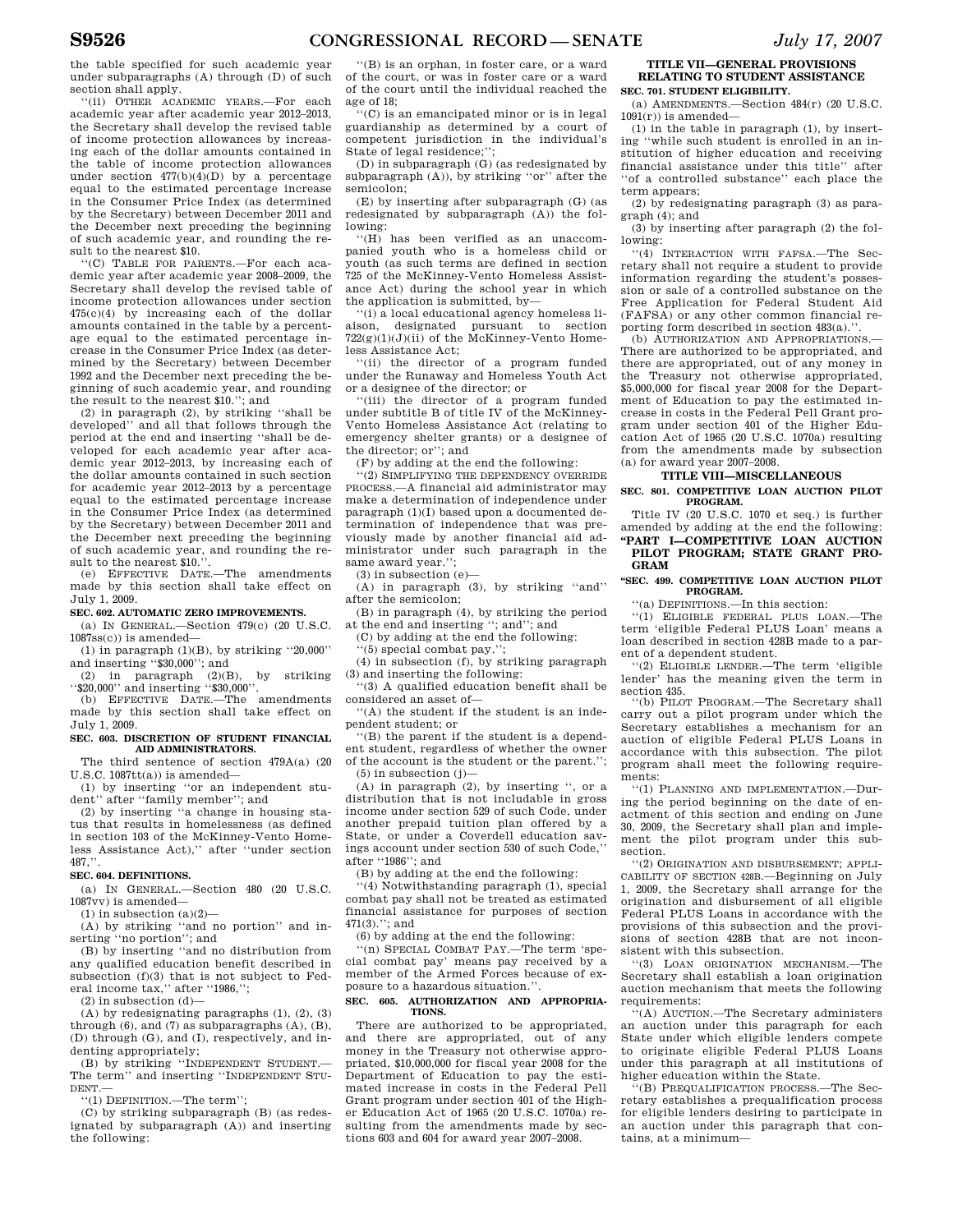''(i) a set of borrower benefits and servicing requirements each eligible lender shall meet in order to participate in such an auction; and

''(ii) an assessment of each such eligible lender's capacity, including capital capacity, to participate effectively.

''(C) TIMING AND ORIGINATION.—Each State auction takes place every 2 years, and the eligible lenders with the winning bids for the State are the only eligible lenders permitted to originate eligible Federal PLUS Loans made under this paragraph for the cohort of students at the institutions of higher education within the State until the students graduate from or leave the institutions of higher education.

''(D) BIDS.—Each eligible lender's bid consists of the amount of the special allowance payment (including the recapture of excess interest) the eligible lender proposes to accept from the Secretary with respect to the eligible Federal PLUS Loans made under this paragraph in lieu of the amount determined under section 438(b)(2)(I).

''(E) MAXIMUM BID.—The maximum bid allowable under this paragraph shall not exceed the amount of the special allowance payable on eligible Federal PLUS Loans made under this paragraph computed under section  $438(b)(2)(1)$  (other than clauses (ii), (iii), (iv), and (vi) of such section), except that for purposes of the computation under this subparagraph, section  $438(b)(2)(I)(i)(III)$ shall be applied by substituting '1.74 percent' for '2.34 percent'.

''(F) WINNING BIDS.—The winning bids for each State auction shall be the 2 bids containing the lowest and the second lowest proposed special allowance payments, subject to subparagraph (E).

''(G) AGREEMENT WITH SECRETARY.—Each eligible lender having a winning bid under subparagraph (F) enters into an agreement with the Secretary under which the eligible lender—

''(i) agrees to originate eligible Federal PLUS Loans under this paragraph to each borrower who—

''(I) seeks an eligible Federal PLUS Loan under this paragraph to enable a dependent student to attend an institution of higher education within the State;

''(II) is eligible for an eligible Federal PLUS Loan; and

''(III) elects to borrow from the eligible lender; and

''(ii) agrees to accept a special allowance payment (including the recapture of excess interest) from the Secretary with respect to the eligible Federal PLUS Loans originated under clause (i) in the amount proposed in the second lowest winning bid described in subparagraph (F) for the applicable State auction.

''(H) SEALED BIDS; CONFIDENTIALITY.—All bids are sealed and the Secretary keeps the bids confidential, including following the announcement of the winning bids.

''(I) ELIGIBLE LENDER OF LAST RESORT.—

''(i) IN GENERAL.—In the event that there is no winning bid under subparagraph (F), the students at the institutions of higher education within the State that was the subject of the auction shall be served by an eligible lender of last resort, as determined by the Secretary.

''(ii) DETERMINATION OF ELIGIBLE LENDER OF LAST RESORT.—Prior to the start of any auction under this paragraph, eligible lenders that desire to serve as an eligible lender of last resort shall submit an application to the Secretary at such time and in such manner as the Secretary may determine. Such application shall include an assurance that the eligible lender will meet the prequalification requirements described in subparagraph (B).

''(iii) GEOGRAPHIC LOCATION.—The Secretary shall identify an eligible lender of last resort for each State.

''(iv) NOTIFICATION TIMING.—The Secretary shall not identify any eligible lender of last resort until after the announcement of all the winning bids for a State auction for any year.

''(J) GUARANTEE AGAINST LOSSES.—The Secretary guarantees the eligible Federal PLUS Loans made under this paragraph against losses resulting from the default of a parent borrower in an amount equal to 99 percent of the unpaid principal and interest due on the loan.

''(K) LOAN FEES.—The Secretary shall not collect a loan fee under section 438(d) with respect to an eligible Federal Plus Loan originated under this paragraph.

''(L) CONSOLIDATION.—

''(i) IN GENERAL.—An eligible lender who is permitted to originate eligible Federal PLUS Loans for a borrower under this paragraph shall have the option to consolidate such loans into 1 loan.

''(ii) NOTIFICATION.—In the event a borrower with eligible Federal PLUS Loans made under this paragraph wishes to consolidate the loans, the borrower shall notify the eligible lender who originated the loans under this paragraph.

''(iii) LIMITATION ON ELIGIBLE LENDER OP-TION TO CONSOLIDATE.—The option described in clause (i) shall not apply if—

''(I) the borrower includes in the notification in clause (ii) verification of consolidation terms and conditions offered by an eligible lender other than the eligible lender described in clause (i); and

''(II) not later than 10 days after receiving such notification from the borrower, the eligible lender described in clause (i) does not agree to match such terms and conditions, or provide more favorable terms and conditions to such borrower than the offered terms and conditions described in subclause (I).<br>  $\frac{f'(iy)}{f(0)g''(x)}$  (iv) CONSOLIDATION OF ADDITIONAL

 $\Gamma$ <sup>'(iv)</sup> CONSOLIDATION OF LOANS.—If a borrower has a Federal Direct PLUS Loan or a loan made on behalf of a dependent student under section 428B and seeks to consolidate such loan with an eligible Federal PLUS Loan made under this paragraph, then the eligible lender that originated the borrower's loan under this paragraph may include in the consolidation under this subparagraph a Federal Direct PLUS Loan or a loan made on behalf of a dependent student under section 428B, but only if—

''(I) in the case of a Federal Direct PLUS Loan, the eligible lender agrees, not later than 10 days after the borrower requests such consolidation from the lender, to match the consolidation terms and conditions that would otherwise be available to the borrower if the borrower consolidated such loans in the loan program under part D; or

''(II) in the case of a loan made on behalf of a dependent student under section 428B, the eligible lender agrees, not later than 10 days after the borrower requests such consolidation from the lender, to match the consolidation terms and conditions offered by an eligible lender other than the eligible lender that originated the borrower's loans under this paragraph.

''(v) SPECIAL ALLOWANCE ON CONSOLIDATION LOANS THAT INCLUDE LOANS MADE UNDER THIS PARAGRAPH.—The applicable special allowance payment for loans consolidated under this paragraph shall be equal to the lesser of—

''(I) the weighted average of the special allowance payment on such loans, except that such weighted average shall exclude the special allowance payment for any Federal Direct PLUS Loan included in the consolidation; or

''(II) the result of—

''(aa) the average of the bond equivalent rates of the quotes of the 3-month commercial paper (financial) rates in effect for each of the days in such quarter as reported by the Federal Reserve in Publication H–15 (or its successor) for such 3-month period; plus ''(bb) 1.59 percent.

''(vi) INTEREST PAYMENT REBATE FEE.—Any loan under section 428C consolidated under this paragraph shall not be subject to the interest payment rebate fee under section 428C(f).

''(c) COLLEGE ACCESS PARTNERSHIP GRANT PROGRAM.—

''(1) PURPOSE.—It is the purpose of this subsection to make payments to States to assist the States in carrying out the activities and services described in paragraph (7) in order to increase access to higher education for students in the State.

''(2) AUTHORIZATION AND APPROPRIATIONS.— There are authorized to be appropriated, and there are appropriated,  $$25.000,000$  for each of the fiscal years 2008 and 2009 to carry out this subsection.

''(3) PROGRAM AUTHORIZED.—

''(A) GRANTS AUTHORIZED.—From amounts appropriated under paragraph (2), the Secretary shall award grants, from allotments under paragraph (4), to States having applications approved under paragraph (5), to enable the State to pay the Federal share of the costs of carrying out the activities and

services described in paragraph (7).<br>
"(B) FEDERAL SHARE; NON-FEDERAL  $F$ EDERAL SHARE.

''(i) FEDERAL SHARE.—The amount of the Federal share under this subsection for a fiscal year shall be equal to 2⁄3 of the costs of the activities and services described in paragraph (7).

''(ii) NON-FEDERAL SHARE.—The amount of the non-Federal share under this subsection shall be equal to 1⁄3 of the costs of the activities and services described in paragraph (7). The non-Federal share may be in cash or inkind, and may be provided from a combination of State resources and contributions from private organizations in the State.

''(C) REDUCTION FOR FAILURE TO PAY NON-FEDERAL SHARE.—If a State fails to provide the full non-Federal share required under this paragraph, the Secretary shall reduce the amount of the grant payment under this subsection proportionately.

''(D) TEMPORARY INELIGIBILITY FOR SUBSE-QUENT PAYMENTS.—

''(i) IN GENERAL.—The Secretary shall determine a State to be temporarily ineligible to receive a grant payment under this subsection for a fiscal year if—

''(I) the State fails to submit an annual report pursuant to paragraph (9) for the preceding fiscal year; or

''(II) the Secretary determines, based on information in such annual report, that the State is not effectively meeting the conditions described under paragraph (8) and the goals of the application under paragraph (5).

''(ii) REINSTATEMENT.—If the Secretary determines a State is ineligible under clause (i), the Secretary may enter into an agreement with the State setting forth the terms and conditions under which the State may regain eligibility to receive payments under this subsection.

''(4) DETERMINATION OF ALLOTMENT.—

''(A) AMOUNT OF ALLOTMENT.—Subject to subparagraph (B), in making grant payments to States under this subsection, the allotment to each State for a fiscal year shall be equal to the sum of-

''(i) the amount that bears the same relation to 50 percent of the amount appropriated under paragraph (2) for such fiscal year as the number of residents in the State aged 5 through 17 who are living below the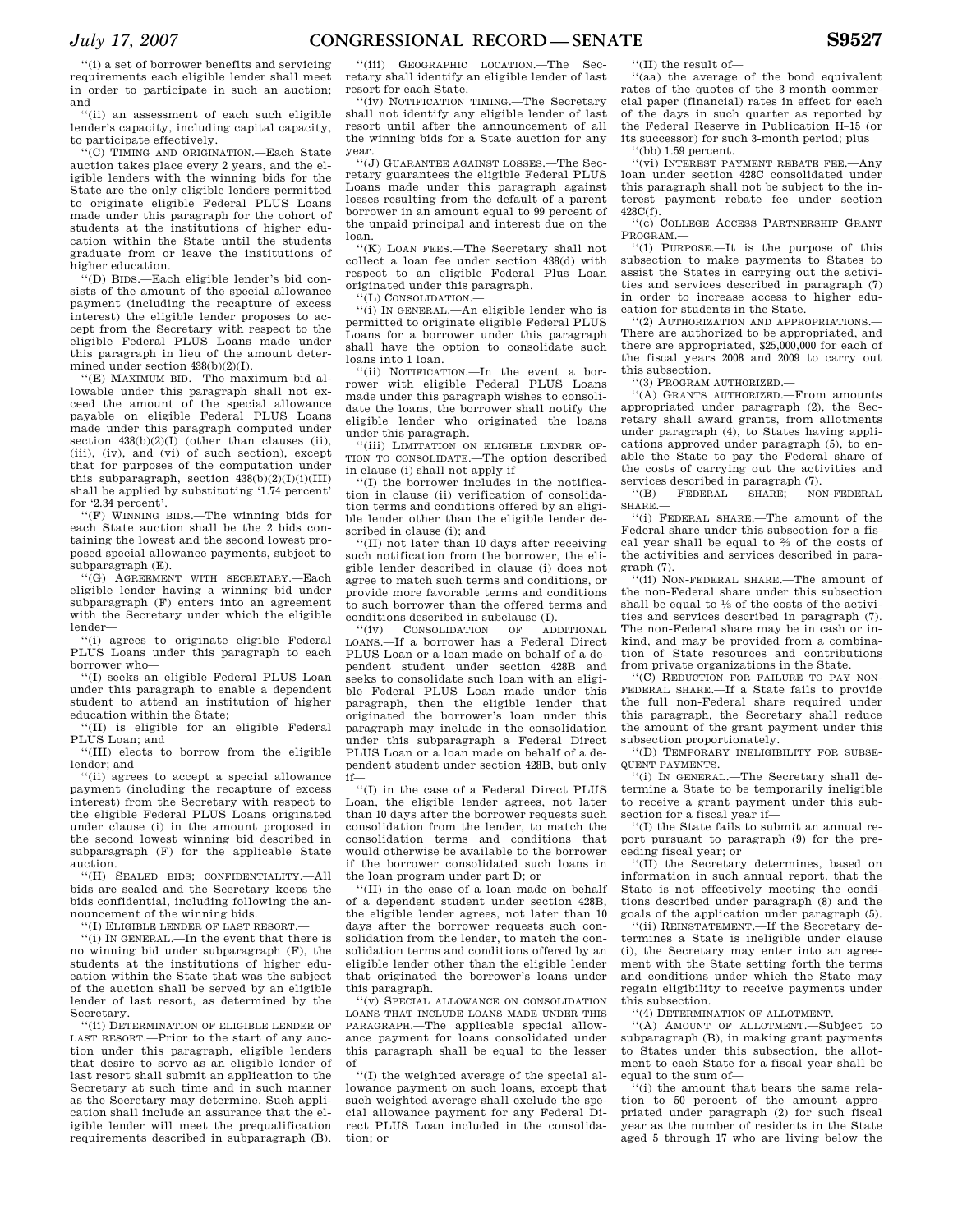poverty line applicable to the resident's family size (as determined under section 673(2) of the Community Service Block Grant Act) bears to the total number of such residents in all States; and

''(ii) the amount that bears the same relation to 50 percent of the amount appropriated under paragraph (2) for such fiscal year as the number of residents in the State aged 15 through 44 who are living below the poverty line applicable to the individual's family size (as determined under section 673(2) of the Community Service Block Grant Act) bears to the total number of such residents in all States.

''(B) MINIMUM AMOUNT.—No State shall receive an allotment under this subsection for a fiscal year in an amount that is less than  $\frac{1}{2}$  of 1 percent of the total amount appropriated under paragraph (2) for such fiscal year.

''(5) SUBMISSION AND CONTENTS OF APPLICA-TION.

''(A) IN GENERAL.—For each fiscal year for which a State desires a grant payment under paragraph (3), the State agency with jurisdiction over higher education, or another agency designated by the Governor of the State to administer the program under this subsection, shall submit an application to the Secretary at such time, in such manner, and containing the information described in subparagraph (B).

''(B) APPLICATION.—An application submitted under subparagraph (A) shall include the following:

''(i) A description of the State's capacity to administer the grant under this sub-section and report annually to the Secretary on the activities and services described in paragraph (7).

''(ii) A description of the State's plan for using the grant funds to meet the requirements of paragraphs (7) and (8), including plans for how the State will make special efforts to provide such benefits to students in the State that are underrepresented in postsecondary education.

''(iii) A description of how the State will provide or coordinate the non-Federal share from State and private funds, if applicable.

''(iv) A description of the existing structure that the State has in place to administer the activities and services under paragraph (7) or the plan to develop such administrative capacity.

''(6) PAYMENT TO ELIGIBLE NONPROFIT ORGA-NIZATIONS.—A State receiving a payment under this subsection may elect to make a payment to 1 or more eligible nonprofit organizations, including an eligible not-for-profit holder (as defined in section 438(p)), or a partnership of such organizations, in the State in order to carry out activities or services described in paragraph (7), if the eligible nonprofit organization or partnership—

''(A) was in existence on the day before the date of enactment of the Higher Education Access Act of 2007; and

''(B) as of the day of such payment, is participating in activities and services related to increasing access to higher education, such as those activities and services described in paragraph (7).

''(7) ALLOWABLE USES.—

''(A) IN GENERAL.—Subject to subparagraph (C), a State may use a grant payment under this subsection only for the following activities and services, pursuant to the conditions under paragraph (8):

''(i) Information for students and families regarding—

''(I) the benefits of a postsecondary education;

''(II) postsecondary education opportunities;

''(III) planning for postsecondary education; and

''(IV) career preparation.

''(ii) Information on financing options for postsecondary education and activities that promote financial literacy and debt management among students and families.

''(iii) Outreach activities for students who may be at risk of not enrolling in or completing postsecondary education.

''(iv) Assistance in completion of the Free Application for Federal Student Aid or other common financial reporting form under section 483(a).

''(v) Need-based grant aid for students.

''(vi) Professional development for guidance counselors at middle schools and secondary schools, and financial aid administrators and college admissions counselors at institutions of higher education, to improve such individuals' capacity to assist students and parents with—

''(I) understanding—

''(aa) entrance requirements for admission to institutions of higher education; and

''(bb) State eligibility requirements for Academic Competitiveness Grants or National SMART Grants under section 401A, and other financial assistance that is dependent upon a student's coursework;

''(II) applying to institutions of higher education;

''(III) applying for Federal student financial assistance and other State, local, and private student financial assistance and scholarships;

''(IV) activities that increase students' ability to successfully complete coursework required for a postsecondary degree, including activities such as tutoring or mentoring; and

''(V) activities to improve secondary school students' preparedness for postsecondary entrance examinations.

''(vii) Student loan cancellation or repayment (as applicable), or interest rate reductions, for borrowers who are employed in a high-need geographical area or a high-need profession in the State, as determined by the State.

''(B) PROHIBITED USES.—Funds made available under this subsection shall not be used to promote any lender's loans.

''(C) USE OF FUNDS FOR ADMINISTRATIVE PURPOSES.—A State may use not more than 2 percent of the total amount of the Federal share and non-Federal share provided under this subsection for administrative purposes relating to the grant under this subsection.

''(8) SPECIAL CONDITIONS.—

''(A) AVAILABILITY TO STUDENTS AND FAMI-LIES.—A State receiving a grant payment under this subsection shall—

''(i) make the activities and services described in clauses (i) through (vi) of paragraph (7)(A) that are funded under the payment available to all qualifying students and families in the State;

''(ii) allow students and families to participate in the activities and services without regard to—

''(I) the postsecondary institution in which the student enrolls;

''(II) the type of student loan the student receives;

''(III) the servicer of such loan; or

''(IV) the student's academic performance; ''(iii) not charge any student or parent a fee or additional charge to participate in the activities or services; and

''(iv) in the case of an activity providing grant aid, not require a student to meet any condition other than eligibility for Federal financial assistance under this title, except as provided for in the loan cancellation or repayment or interest rate reductions described in paragraph  $(7)(A)(vii)$ .

''(B) PRIORITY.—A State receiving a grant payment under this subsection shall, in carrying out any activity or service described in

paragraph (7)(A) with the grant funds, prioritize students and families who are living below the poverty line applicable to the individual's family size (as determined under section 673(2) of the Community Service Block Grant Act).

''(C) DISCLOSURES.—

''(i) ORGANIZATIONAL DISCLOSURES.—In the case of a State that has chosen to make a payment to an eligible not-for-profit holder in the State in accordance with paragraph (6), the holder shall clearly and prominently indicate the name of the holder and the nature of its work in connection with any of the activities carried out, or any information or services provided, with such funds.

''(ii) INFORMATIONAL DISCLOSURES.—Any information about financing options for higher education provided through an activity or service funded under this subsection shall—

''(I) include information to students and the students' parents of the availability of Federal, State, local, institutional, and other grants and loans for postsecondary education; and

''(II) present information on financial assistance for postsecondary education that is not provided under this title in a manner that is clearly distinct from information on student financial assistance under this title.

''(D) COORDINATION.—A State receiving a grant payment under this subsection shall attempt to coordinate the activities carried out with the payment with any existing activities that are similar to such activities, and with any other entities that support the existing activities in the State.

''(9) REPORT.—A State receiving a payment under this subsection shall prepare and submit an annual report to the Secretary on the program under this subsection and on the implementation of the activities and services described in paragraph (7). The report shall include—

''(A) each activity or service that was provided to students and families over the course of the year;

''(B) the cost of providing each activity or service;

''(C) the number, and percentage, if feasible and applicable, of students who received each activity or service; and

''(D) the total contributions from private organizations included in the State's non-Federal share for the fiscal year.

''(10) SUNSET.—The authority provided to carry out this subsection shall expire on September 30, 2009.

''(d) FINANCIAL LITERACY PROGRAM ESTAB-LISHED.—

''(1) DEFINITION OF ELIGIBLE ENTITY.—In this subsection, the term 'eligible entity' means a nonprofit or for-profit organization, or a consortium of such organizations, with a demonstrated record of effectiveness in providing financial literacy services to students at the secondary and postsecondary level.

''(2) PROGRAM ESTABLISHED.—From amounts appropriated under paragraph (6), the Secretary shall award grants to eligible entities to enable the eligible entities to increase the financial literacy of students who are enrolled or will enroll in an institution of higher education, including providing instruction to students on topics such as the understanding of loan terms and conditions, the calculation of interest rates, refinancing of debt, debt management, and future savings for education, health care and long-term care, and retirement.

''(3) GRANT PERIOD; RENEWABILITY.—Each grant under this subsection shall be awarded for one 5-year period, and may not be renewed.

''(4) MATCHING REQUIREMENTS.—Each eligible entity that receives a grant under this subsection shall provide, from non-Federal